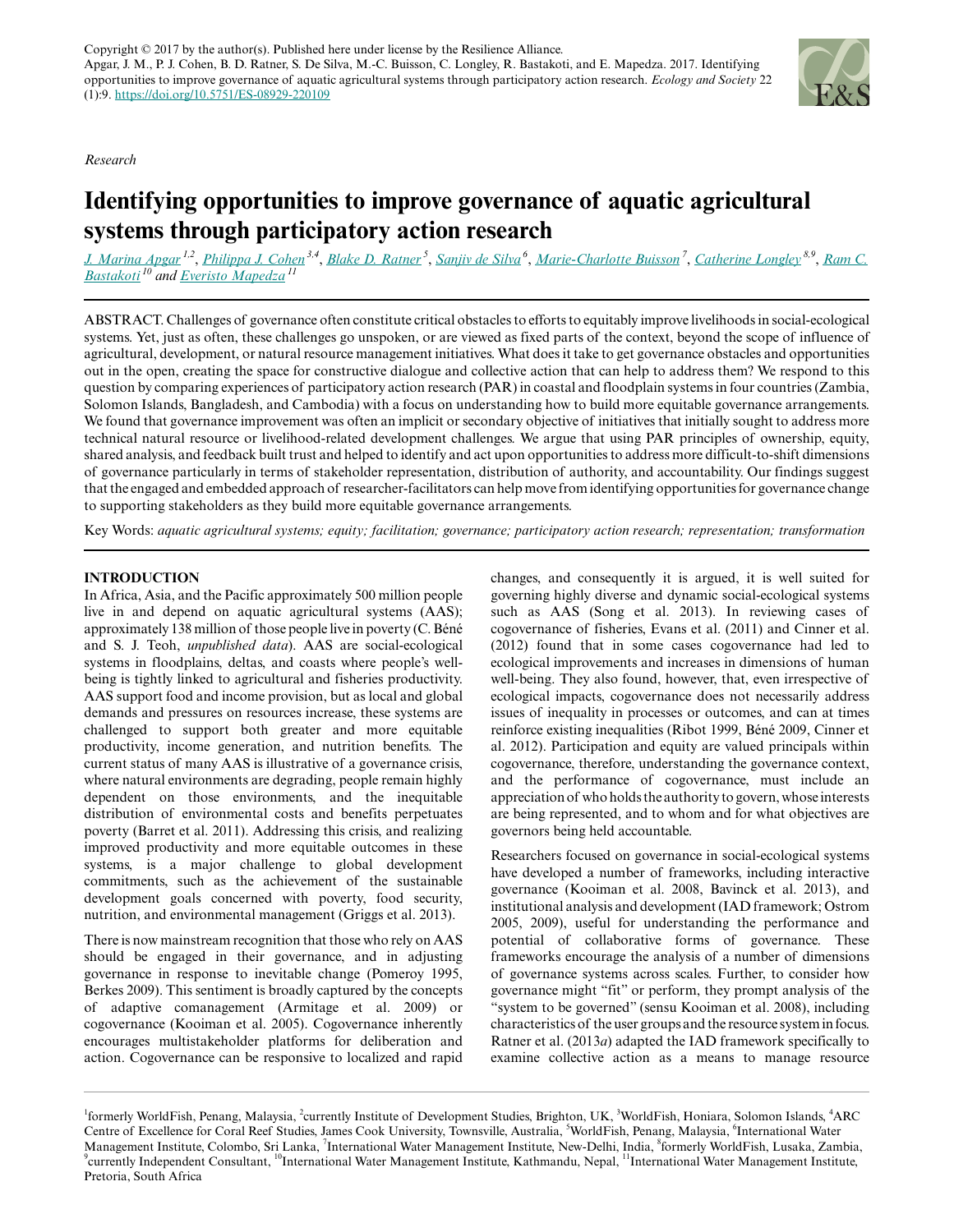competition. Application of this adapted framework is intended to identify distinct points for intervention or engagement that offer potential for catalyzing improvements to socioeconomic and environmental conditions, as well as supporting transitions or transformations in the governance context. These promising points for engagement might be considered analogies for "windows of opportunity" (sensu Olsson et al. 2006). Moreover, the adapted IAD framework explicitly acknowledges that there will be feedback between outcomes realized and the emergence of further opportunities for change to be tackled within the action arena. This presents an interactional view of the process that leads to stakeholders improving governance. In a subsequent paper, Ratner et al. (2013*b*) propose a framework that prioritizes a deeper understanding of equity within, rather than simply as a function of, a governance system by calling the analysts' attention to social differentiation within three dimensions: stakeholder representation, distribution of authority, and mechanisms of accountability. This framework elaborates a process and equity-focused understanding of the governance context.

The application of these frameworks has primarily focused on expost explanation of differences in outcomes, e.g., resource status or distribution of costs and benefits, as opposed to analysis undertaken with stakeholders at more formative stages of designing interventions, where there is a chance to shape the choice of desired outcomes and strategies to achieve those. A practical challenge remains, therefore, in translating these broad observations about opportunities for governance improvement into actions that catalyze commitments to change drawing on stakeholders' multiple perspectives and objectives. This requires the combination of a suitably flexible and accessible framework that can inform equally flexible forms of engagement with stakeholders. Ratner et al. (2013*b*) propose that their framework is particularly well tailored for use within a participatory action research (PAR) approach. PAR aims to bring research and action together through codevelopment of goals and lines of enquiry, and facilitated reflection and learning processes with stakeholders (e.g., Reason and Bradbury 2008). This paper is the first attempt to test this proposition through extended engagements and a comparative case study approach.

We reflect on the practical challenge of how to move from assessing the key dimension of governance in social-ecological systems to fostering governance change. To do so, we examine the implementation of a multicountry and multipartner agricultural research program implementing PAR in AAS. Specifically, in four case studies we paired PAR with a governance assessment using the Ratner et al. (2013*b*) framework, chosen for its flexibility and simplicity. This understanding of the governance landscape created a platform to collaboratively understand, and then to pursue opportunities for change in the social-ecological system, including the governance context. Each case illustrates comanagement in a variety of forms and contexts. For each case we ask the following: In what ways has the use of PAR enabled local stakeholders to identify and pursue opportunities for governance improvement?

In answering this question, we draw on two particular elements from the Ratner et al. (2013*a*) framework. First, we consider that it is within the action arena that there are opportunities for PAR to contribute to socioeconomic and governance change,

outcomes, or transitions, which we consider as windows of opportunity. Second, we shine an analytical light on the idea of feedbacks between preliminary outcomes, the action arena, and subsequent outcomes. In contrast to previous uses of these frameworks, we concentrate less on presenting a comprehensive description of the governance systems and the action arena, and focus more on analyzing the processes of engagement that responded and contributed to early signs of change.

## **ENGAGING THROUGH PARTICIPATORY ACTION RESEARCH**

Many decentralized development initiatives seek to work with local governance structures and simultaneously challenge them, i.e., to promote more equitable distribution of power, improve accountability, and broaden participation; in practice, however, these two objectives can be difficult to reconcile (Ribot 1999, Béné et al. 2009). Improving representation and accountability as well as fostering a more equitable distribution of authority in cogovernance initiatives, therefore, requires that they move beyond technical fixes and move toward engaging with and transforming underlying institutional inequalities (Adger et al. 2005, Pelling 2010, Kabeer 2012, McDougall and Banjade 2015). This remains a practical challenge for those espousing to support more equitable outcomes through cogovernance.

Researchers engaged in adaptive cogovernance initiatives (e.g., Ojha et al. 2013) focus on learning as a mechanism to support stakeholders to navigate ongoing change and uncertainty (Pahl-Wostl 2009, Pahl-Wostl et al. 2007, 2010). They do so through using various participatory approaches. PAR is used in many practitioner fields leading to a diversity of applications (e.g., Reason and Bradbury 2008). In addition to being action-oriented and participatory, common characteristics of the approach include being values-based and using iterative learning principles (Popplewell and Hayman 2012). Multistakeholder groups, including researchers, use PAR to move through cycles of planning, acting, observing, and reflecting, ensuring that learning is systematic. The few documented accounts of the practical use of PAR to enable improvements in resource governance indicate that substantial challenges remain in building institutional and researcher commitment to the approach (Colfer et al. 2011, Ojha et al. 2013). Although there is considerable analysis on the processes of change and learning in social-ecological systems (e. g., Olsson et al 2006, Westley et al. 2011, 2013), few analyses focus specifically on how participatory approaches used by researcherfacilitators may catalyze governance improvements within socialecological systems, or whether and if so how, they support engagement with and transformation of underlying power dynamics.

We extend this emerging field of practice and research by sharing learning from the CGIAR Research Program on Aquatic Agricultural Systems (CRP AAS). This large, multipartner program was implemented during 2012–2015 in sites selected as representative of major AAS with high levels of poor people dependent upon them for their livelihoods. We examine four cases, one located in African inland water systems (Barotse Floodplain in Zambia); two in Asian mega-deltas (Southern Polder Zone of Bangladesh and the Tonle Sap Floodplain in Cambodia); and one in marine and coastal systems of the coral triangle (Malaita and Western Provinces in the Solomon Islands; AAS 2011).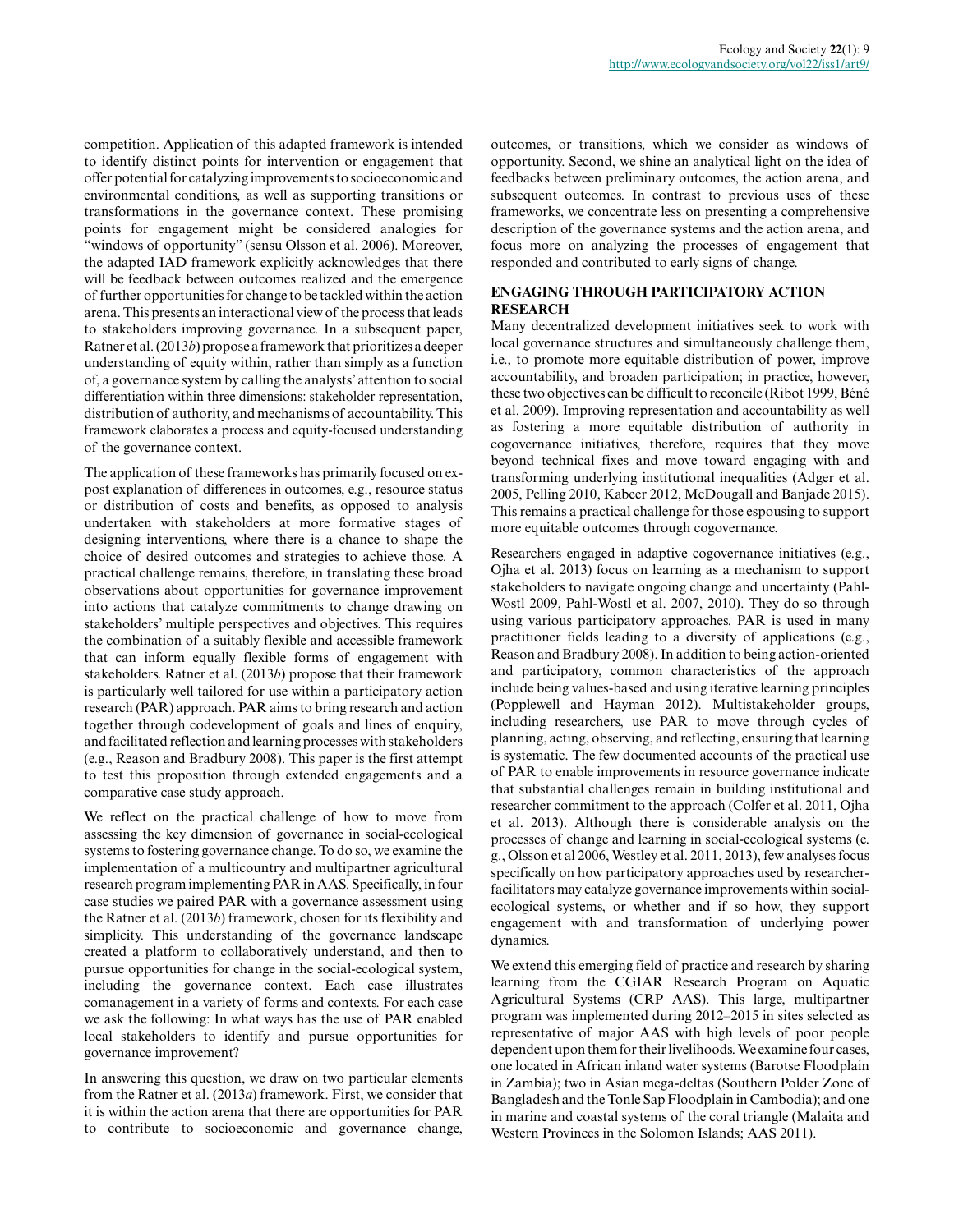The program committed to four guiding principles applying PAR (see Apgar and Douthwaite 2013): (i) ownership: the process is owned by participants who define their goals; (ii) equity: facilitators recognize power relations and are mindful of who is participating and how; (iii) shared analysis: resulting data are analyzed jointly; and (iv) feedback: results are fed back into ongoing development processes. The engagement strategies used in each site deliberately embraced participation in technical solutions and collective action arenas, moving beyond superficial use of participatory tools (e.g., Kesby 2005), and emphasizing researchers as embedded in complex systems (Phelps and Hase 2002, Burns 2007). Within this systems perspective, we consider positive conditions in action arenas to be analogous to "windows of opportunity" in representing the convergence of three circumstances: a problem emerges, a contextually appropriate solution is possible, and the political climate is favorable (Kingdon 1995, Olsson et al. 2006). In this view, changes in governance cannot be planned but rather must be navigated according to emerging opportunities (Olsson et al. 2006, 2008, Biggs et al. 2010, Meijerink and Huitema 2010). Although these may be difficult to predict, the CRP AAS hypothesized that improving stakeholders' ability to identify such opportunities in real time would better enable them to navigate them. Recognizing that addressing development objectives in complex systems requires multiscale governance arrangements (Lebel et al. 2006, Biggs et al. 2010, 2015), the analysis and pursuit of opportunities for change considered, wherever possible, interactions across scales of the AAS.

#### **CASE STUDIES AND METHODS**

We used a case study methodology to surface learning across CRP AAS sites that engaged with governance challenges (Yin 2009). Reflecting the PAR approach, we actively codesigned initiatives, including the research elements, with stakeholders to help them address concerns and questions relating to their real-life challenges (Reason and Bradbury 2008). This approach does not conform to research studies that test predefined hypotheses with survey instruments, experiments, and control groups. However, the approach does yield a rich understanding of change in context. The selection of the sites was purposive (Patton 1990). In selecting sites in which to engage, the program employed criteria such as the quality of prior partnerships and the receptivity of government policy (Whyte 1984, AAS 2013). Among these, the four sites (Table 1A) we selected for in-depth case study analysis in this paper are those with the richest data sets for the full period of program implementation (2012–2015).

The PAR process and evaluation data used for analysis were gathered from documentation of activities implemented with NGOs, traditional authorities, government agencies, etc. (henceforth "system level stakeholders") and community members in selected localities. Activities included participatory visioning, planning, and reflection meetings, focus group discussions, and participant observations. The activities were designed to achieve an agreed common goal with joint plans of action through implementation of research initiatives around priorities linked to community-led interventions. Facilitated reflection and learning events then lead to further rounds of planning and new actions. Research and facilitation teams came together periodically to reflect upon their own practice and experience with the PAR principles, to draw out first and second

person learning, a method used often by action researchers (e.g., Reason and Torbert 2001). These data represent the consolidation of knowledge of coauthors as locally engaged researcherfacilitators. In addition, we draw on evidence from other studies in these sites that provide context to the findings on prior governance arrangements, processes, and changes (e.g., Resurreccion 2006, Middleton and Tola 2008, Keskinen and Sithirith 2009, Cohen et al. 2012, Keskinen and Varis 2012, Gain and Schwab, 2012, Benson et al. 2015, Cohen and Steenbergen 2015). Douthwaite et al. (2015) provide a comprehensive account of learning from PAR implementation in CRP AAS including how joint ownership by communities and system level stakeholders led to more inclusive science. In this paper we draw illustrative examples from the four cases with a particular focus on governance improvement and processes that support governance transformations.

#### **RESULTS**

Given the relatively early stage of implementation of these PAR initiatives, we have framed the analysis as a journey of improving governance that we were a part of rather than a destination. The starting point of the governance context is shown in Table 1B. We organize our results into three key areas of learning: (i) using PAR with stakeholders to identify and pursue windows of opportunity for governance change, (ii) the facilitation challenges of building equity into the PAR process to enable more inclusive governance outcomes, and (iii) engaging across scales to influence the political climate beyond a specific locality. In each section we present illustrative examples from the four cases.

#### **Recognizing and pursuing windows of opportunity for governance change**

In all four cases we find that windows of opportunity for bringing about change in the governance context were two-tiered (Table 2). Initially, stakeholders focused on collectively addressing the more concrete or technical aspects of the challenges they faced, such as sustaining or increasing productivity of farming and fishing. As time went on, we found that the application of PAR principles (in particular joint ownership of research and action, and joint reflection) facilitated a collective and deeper, more critical assessment of underlying institutional constraints that had not been made explicit or were not evident at the start. The results of this assessment opened up an opportunity for collective action around governance challenges, alongside ongoing technical interventions. Evidence from each of our four cases illustrates that this second-tier opportunity emerged later in the engagement process. Researcher-facilitators observed that this occurred at a stage where trust, meaningful collaboration, and evidence of commitment had been built through joint action toward the specific, more technical, and collectively identified challenges. The timeframes and the lag before the second-tier opportunity emerged differed between cases. For example, a long history of work on comanagement (the technical solution) in Solomon Islands meant a window of opportunity for governance change was quickly opened, whereas in Cambodia the technical interventions were more recent and novel. We provide further detailed evidence from two cases.

In the Southern Bangladesh Polder Zone, system level stakeholders included men, women, and youth representatives from 16 communities. They collectively identified opportunities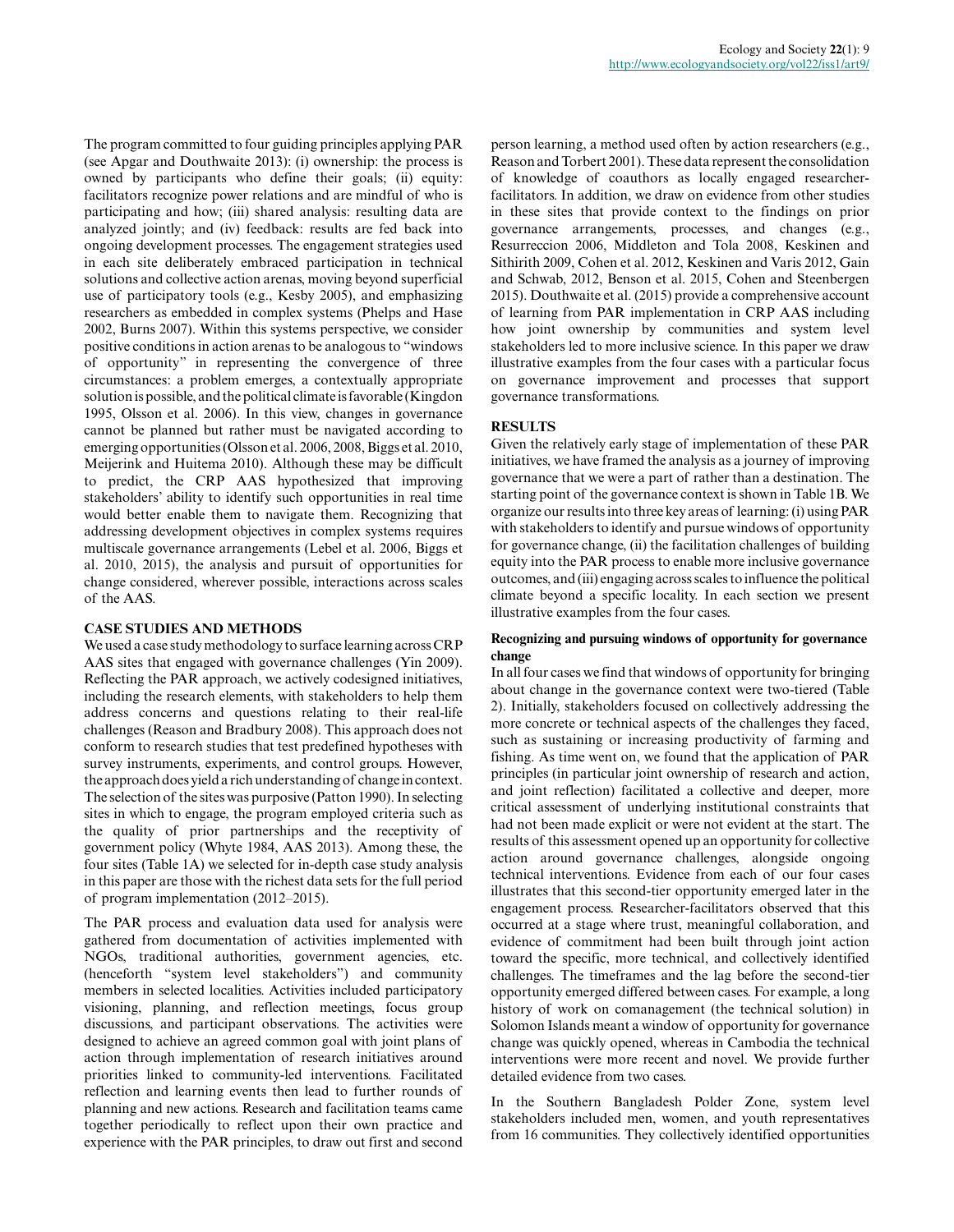**Table 1**. (A) The social-ecological system of focus in each case study site. (B) The governance context and the emerging or preparatory signs of transformation.

| Case                                  | A. Social-ecological context                                                                                                                                                                                                                                                                                                                                                                                                                                         | B. Governance context                                                                                                                                                                                                                                                                                                                                                         |                                                                                                                                                                                                                                                                                                                                                                                                                                                   |                                                                                                                                                                                                                                                                                                                                                                                                     |
|---------------------------------------|----------------------------------------------------------------------------------------------------------------------------------------------------------------------------------------------------------------------------------------------------------------------------------------------------------------------------------------------------------------------------------------------------------------------------------------------------------------------|-------------------------------------------------------------------------------------------------------------------------------------------------------------------------------------------------------------------------------------------------------------------------------------------------------------------------------------------------------------------------------|---------------------------------------------------------------------------------------------------------------------------------------------------------------------------------------------------------------------------------------------------------------------------------------------------------------------------------------------------------------------------------------------------------------------------------------------------|-----------------------------------------------------------------------------------------------------------------------------------------------------------------------------------------------------------------------------------------------------------------------------------------------------------------------------------------------------------------------------------------------------|
|                                       |                                                                                                                                                                                                                                                                                                                                                                                                                                                                      | Stakeholder Representation                                                                                                                                                                                                                                                                                                                                                    | Distribution of Authority                                                                                                                                                                                                                                                                                                                                                                                                                         | Mechanisms of Accountability                                                                                                                                                                                                                                                                                                                                                                        |
| Malaita<br>and<br>Western<br>Islands  | Remote Pacific coastal marine<br>system with limited access to<br>infrastructure and support<br>Province services. High degrees of reliance<br>Solomon on subsistence and small-scale<br>agricultural and fisheries<br>livelihoods; few livelihood<br>alternatives. Declining quality of<br>marine and land resources. Long<br>history of comanagement.                                                                                                              | National and provincial<br>governments support<br>community-led natural resource<br>management in policy, but<br>capacity restricts their support in<br>practice. Mechanisms exist for<br>local representation in national<br>policy for a but are functioning<br>suboptimally. Locally, tenure<br>rights and gender norms<br>influence representation.                       | Legal plurality, with state and<br>traditional governance of<br>natural resources. Constitutional<br>recognition of customary<br>institutions. At local level<br>authority to govern is<br>determined by clan/socially<br>defined customary tenure rights,<br>while use rights are more<br>distributed.                                                                                                                                           | Fisheries and agricultural policies<br>promote recognition of local and<br>customary governance. Political<br>commitments emphasize upward<br>accountability. Multistakeholder<br>networks aim to promote<br>informal vertical and horizontal<br>accountability mechanisms.                                                                                                                         |
| Barotse<br>Floodpl-<br>ain.<br>Zambia | Zambezi River floodplain.<br>Territory of the Lozi kingdom,<br>traditionally governed by the<br>Barotse Royal Establishment<br>(BRE). Local livelihoods linked to<br>the flood pulse and seasonal<br>movement on and off the plain.<br>Poorest province in Zambia.<br>Supply of fish is important for<br>trade at national level, also for<br>export to DRC. Decline in fishery<br>in recent decades.                                                                | Water, land, and fisheries<br>resources managed through a<br>dual governance system<br>involving traditional authorities<br>and state agencies. Tension and<br>lack of trust between the two<br>contributing to decline in natural<br>resources.                                                                                                                              | Legal plurality, with state tenure<br>over the main river channel while<br>the myriad lagoons, lakes, and<br>smaller waterways are under<br>customary tenure. Landholders<br>and their representatives and<br>local leaders control access to the<br>fishery. Unlike other parts of the<br>country, government does not<br>issue fishing licenses. Authority<br>and legitimacy continue to be<br>largely contested.                               | The Fisheries Act of 2011 allows<br>for comanagement. However,<br>accountability is largely upward to<br>the state with local and vertical<br>accountability being partially<br>undermined by the state, hesitant<br>to increase local autonomy.                                                                                                                                                    |
| Polder<br>Zone,<br>Bangla-<br>desh    | Southern Coastal delta system with varying<br>salinity gradients. High<br>population density with disparity<br>between landowners and landless,<br>and ethnic minorities having less<br>access to natural resources.<br>Agriculture and aquaculture<br>dependent livelihoods are affected<br>by extreme climatic events and<br>increasing salinity.                                                                                                                  | Poor implementation of local<br>water management organizations<br>(WMOs) restricts formation of<br>legitimate groups representing<br>landless, smallholder farmers,<br>and women. Strong but informal<br>influence of local government<br>and elites in decision making.<br>Decisions typically driven by<br>government demand as opposed<br>to stakeholder-led coordination. | Formally the law distributes<br>authority at different levels from<br>Ministries to WMOs but lack of<br>clarity in the distribution of<br>authority creates gaps as well as<br>overlaps in practice. Local level<br>dispute resolution mechanisms<br>are rarely effective and legal<br>cases are often used to<br>redistribute authority. Role of<br>local government institutions in<br>water management is largely<br>informal.                 | Shift from public to private<br>decision making over resources<br>reduces the accountability of<br>resource users toward public<br>institutions. Without elections to<br>appoint leaders, WMOs have few<br>incentives to keep decision makers<br>accountable. By contrast, social<br>justice NGOs and social<br>movements are more effective in<br>promoting accountability in water<br>governance. |
| Tonle<br>Sap<br>Lake,<br>Cambodia     | Highly productive lake and<br>floodplain, driven by the flood<br>pulse of the Mekong River,<br>supporting approximately 1.5<br>million people, Rice is grown by<br>over 70% of the rural population,<br>and diverse capture fisheries<br>contribute 80% of animal protein.<br>Destructive fishing, land use<br>change, weak value chains, and<br>low human capital combine to<br>maintain high levels of poverty,<br>particularly for those dependent<br>on fishing. | Opportunities for community-<br>driven resource governance<br>offered by decentralized<br>planning systems are difficult for<br>poor farmers and fishers to<br>access in practice. Without a<br>dedicated means of finance,<br>community fisheries struggle to<br>realize their potential.<br>Significant problems of elite<br>capture.                                       | Highly pluralistic institutional<br>landscape generating multiple<br>points of authority translated<br>into legal and illegal control over<br>access to resources. Rampant<br>rent seeking penalizes the poor<br>and undermines rule<br>enforcement overall. Tonle Sap<br>Authority struggles to exercise its<br>overarching management<br>mandate, with low human<br>capital, and roles of line agencies Chief and not elected.<br>under review. | Accountability of commune<br>councils as the primary conduit<br>for decentralized rural<br>development highly variable,<br>depending heavily on individual<br>personalities (e.g., commune<br>chief). Intense politicization of<br>commune councils and their<br>election process undermines<br>downward accountability. Village<br>heads are selected by Commune                                   |

to increase their agriculture and aquaculture productivity as a means to improve nutrition of poor and marginalized families. Water management was identified as an overarching constraint to productivity, with problems including management of water infrastructure (such as broken sluice gates and silted canals), and adapting to natural phenomena (such as tidal surges or salinity intrusion). At this early stage of implementation, participants were unwilling to explicitly discuss the institutional dimensions

of water management systems and governance, such as the water management organizations (WMOs), that were known to not be performing effectively (Kenia and Buisson 2015). A window of opportunity, therefore, was visible, but most participants considered changes to these institutions to be beyond their control. Elites predominately controlled natural and financial resources and the less powerful were unwilling to challenge their authority.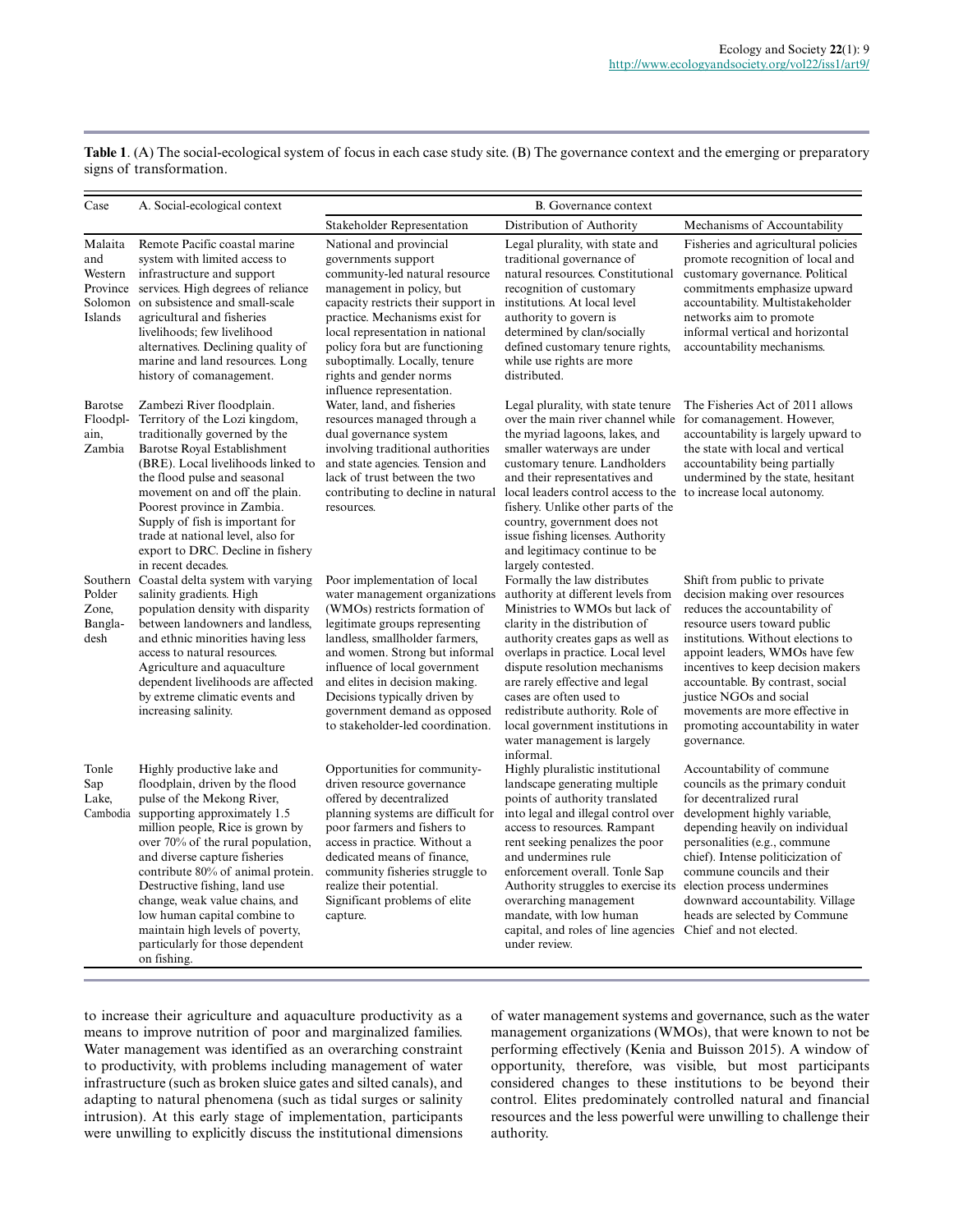| Case<br>Study                                                | Development<br>challenge                                                                                                                                                | First tier (technical) opportunity                                                                                                                                                                                                                                                                                                                                                                                                                                                                                                                                                                                                                                                                           | Second tier (governance) opportunity                                                                                                                                                                                                                                                                                                                                                                                                                                                                                                                                                                                                                                                                                                           |
|--------------------------------------------------------------|-------------------------------------------------------------------------------------------------------------------------------------------------------------------------|--------------------------------------------------------------------------------------------------------------------------------------------------------------------------------------------------------------------------------------------------------------------------------------------------------------------------------------------------------------------------------------------------------------------------------------------------------------------------------------------------------------------------------------------------------------------------------------------------------------------------------------------------------------------------------------------------------------|------------------------------------------------------------------------------------------------------------------------------------------------------------------------------------------------------------------------------------------------------------------------------------------------------------------------------------------------------------------------------------------------------------------------------------------------------------------------------------------------------------------------------------------------------------------------------------------------------------------------------------------------------------------------------------------------------------------------------------------------|
| Malaita<br>and<br>Western<br>Province.<br>Solomon<br>Islands | High levels of<br>reliance on<br>natural<br>resources for<br>food and<br>income leading<br>to resource<br>decline and<br>failing to<br>support<br>human well-<br>being. | Opportunity: Recognition that local levels required support<br>to implement management solutions and new livelihood<br>opportunities. Willingness of local leaders to engage<br>broader community in resource management and livelihood<br>efforts.<br>Action: Technical intervention focused on establishment of<br>improved resource management (fisheries management and<br>new farming practices) in rural communities.<br>Change: New governance processes and structures<br>introduced by researcher-facilitators to develop community-<br>based, comanagement arrangements to improve equity in<br>local decision making. Localized improvements to specific<br>aspects of fisheries and agriculture. | Opportunity: Formal (legal and policy) legitimacy and<br>recognition of the authority of local community governors<br>in addressing coastal resource concerns. Existence of<br>multistakeholder and cross-sector networks to tackle<br>resource management and development concerns (but with<br>low capacity to coordinate and address accountability).<br>Action: Investment in building and supporting existing<br>multistakeholder networks, linked to raising awareness of<br>PAR at local levels.<br>Emerging change: Some improvements (and persistent<br>challenges) in the function of mechanisms to support more<br>equal representation and accountability across scales of<br>marine resource governance and development practice. |
| Barotse<br>Floodplain,<br>Zambia                             | Reduced<br>incomes and<br>nutrition from<br>decline in fish<br>catches and<br>lack of access<br>to markets<br>related to poor<br>management<br>of the fishery.          | Opportunity: Commitment to work collaboratively to<br>better understand the fish value chain to improve access to<br>markets and reduce postharvest fish loss.<br>Action: Multistakeholder engagement through a fish value<br>chain innovation platform, with interventions designed<br>based on a value chain assessment and theory of change<br>planning exercise.<br>Change: New relationships among fish value chain actors<br>leading to ongoing collaborations such as testing of new<br>fish preservation technologies through PAR with traders<br>and fishers.                                                                                                                                       | Opportunity: Collective commitment to improve<br>comanagement arrangements and tackle the conflict<br>between Barotse Royal Establishment and the state.<br>Action: Multistakeholder working group established,<br>including fish value chain actors.<br>Emerging change: Greater representation in fishery<br>comanagement with stronger links between responsible<br>local, provincial, and government entities.                                                                                                                                                                                                                                                                                                                             |
| Southern<br>Polder<br>Zone,<br>Bangladesh low                | Poor nutrition<br>and low<br>incomes from<br>agricultural<br>and<br>aquaculture<br>productivity in<br>part related to<br>water<br>management<br>challenges.             | Opportunity: Joint recognition of need to improve<br>productivity through farming and aquaculture in the<br>context of rapid ecological change.<br>Action: Productivity improvement initiative including PAR<br>field experiments with men and women farmers to improve<br>vegetable seeds, livestock fodder, and homestead fish ponds.<br>Change: Improvements in homestead productivity and<br>community recognition of farmer researchers, particularly<br>women who had previously been marginalized.                                                                                                                                                                                                    | Opportunity: Collective commitment to improve<br>representation in existing water management organizations<br>where women, landless and smallholder farmers were<br>previously excluded.<br>Action: Experimental games on common interest and<br>management of public goods to aid formation of gender-<br>balanced land and water groups based on hydrological units,<br>inclusive of all households cultivating land (landowners,<br>sharecroppers, leasers, informal tenants).<br>Emerging change: Better awareness in local government and<br>in some government departments of necessity to strengthen<br>representation of more diverse stakeholders in water<br>management decision making.                                             |
| Tonle Sap<br>Lake,                                           | Poor nutrition<br>and health<br>Cambodia related to poor<br>management<br>of natural<br>resources on<br>the floodplain.                                                 | Opportunity: Joint recognition of need to improve quality<br>of drinking water in floating communities, as well as water<br>management in linked fish and rice production systems in<br>lakeshore communities.<br>Action: NGOs and government partnered to address<br>community concerns, bringing technical expertise and<br>facilitating community engagement processes.<br>Change: Improved management of water filter stations and<br>improved rice field fisheries initiatives.                                                                                                                                                                                                                         | Opportunity: Recognition that gaps in representation and<br>accountability of local management committees create<br>inequities.<br>Action: Efforts to institute locally representative,<br>multistakeholder management committees.<br>Emerging change: New institutional structures<br>implemented, but collusion of local elites hinders equitable<br>representation. Through broader engagement some<br>individuals in government departments are becoming more<br>aware of the underlying institutional challenges.                                                                                                                                                                                                                         |

**Table 2**. Windows of opportunity and emerging changes in each of the cases.

In the same communities, associated farmer-led participatory action research began to address agricultural and technical concerns through field experiments to select better quality vegetable seeds, livestock fodder species, and improved management of homestead fish ponds. Men and women worked with members of the research-facilitation team from NGOs and local universities, learning how to experiment, analyze results, reflect on the implications, and share their findings with the community. During reflection and learning events, an increase in confidence and leadership of participating farmers was reported as an outcome of this initial technical engagement. The emerging changes were subsequently investigated through evaluation

research, which substantiated observations by facilitators of women farmers gaining confidence and having more voice. For example, it found that women in some communities now had "greater freedom to join learning events" (R. Paz-Ybarnegaray, K. Kamp, and T. Clayton, 2014, *unpublished manuscript*). One of the points that women clearly articulated during the collective analysis of field results, was that a lack of access to quality productive land was compromising their field experiments.

The discussion about equity in access to land, in turn, prompted more explicit discussion about exclusion faced by women, landless, and smallholder farmers from decision making more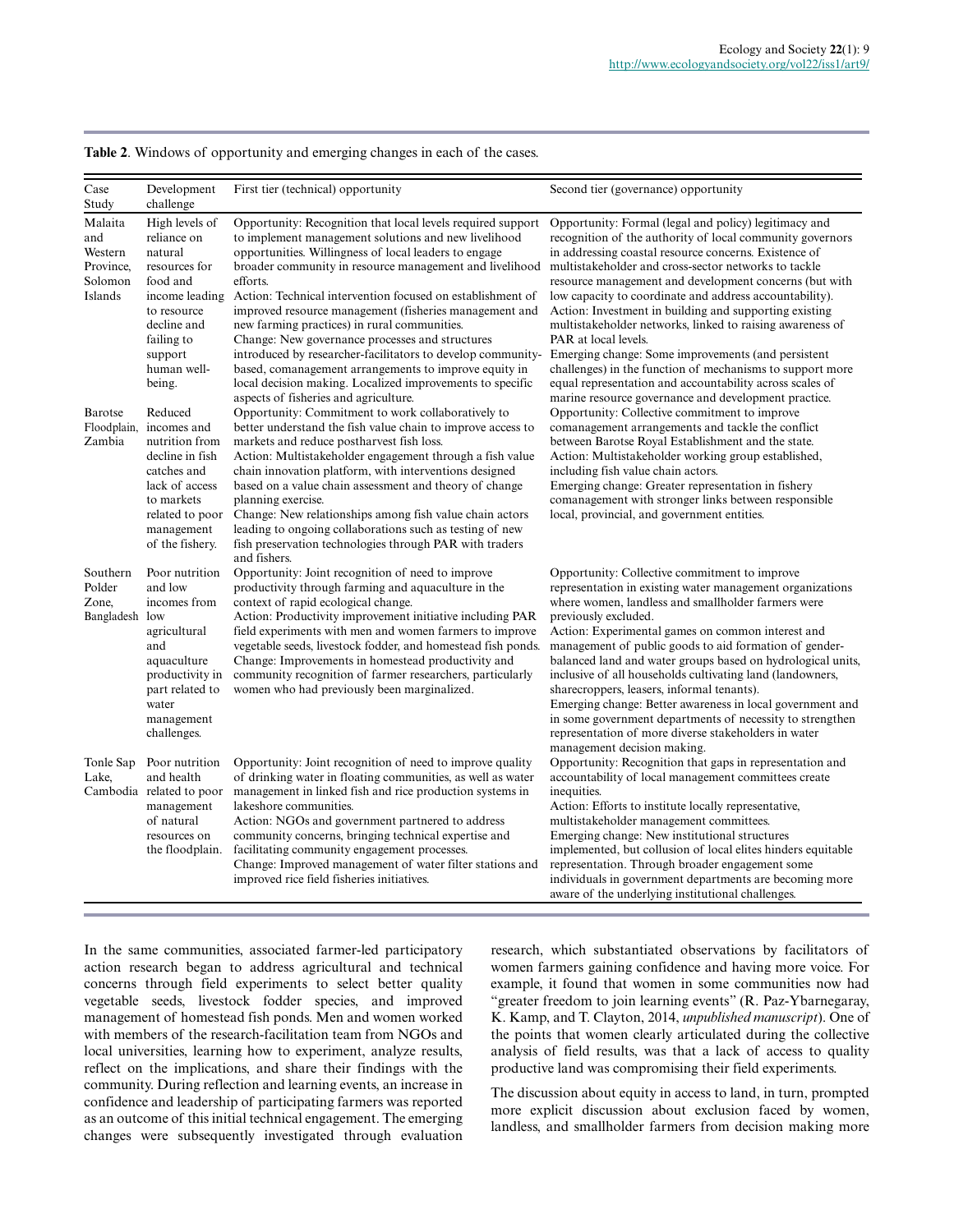generally. The exclusion was most evident in the WMOs that lacked representation of women, the poorest families, and the landless (Dewan et al. 2014, Naz and Buisson 2015). A new stream of research was consequently implemented, building on the confidence gained by under-represented stakeholders to address their concerns about representation. Diverse stakeholder groups in the community were brought together to form new water and land groups to test models based on hydrological units for land and water management and cultivation. At this early stage, it is not yet possible to determine to what degree power has been redistributed as a result and whether that will in turn lead to improved accountability in water governance. What has emerged, is an improved ability of previously under-represented stakeholders to engage in broader decision-making processes.

In the Barotse floodplain in Zambia, stakeholders were primarily concerned with declining fisheries resources, low catches, and reduced profitability. During the initial multistakeholder engagement process, conflict between traditional and state authorities, among other institutional constraints, was identified as contributing toward fishery decline, and inhibiting progress toward adaptive comanagement (Madzudzo et al. 2013; AAS CRP Barotse Floodplain stakeholder consultation workshop, *unpublished report*). This conflict is best illustrated by the government's introduction, in 1998, of an annual three-month national fish ban, which was effectively blocked by the Barotse Royal Establishment (BRE) until local concern about declining catches compelled the BRE to agree to the ban in 2002. The ban continues to be poorly executed because of low enforcement capacity, corruption among enforcement agencies, and dependence of local authorities on income from issuing fishing permits. As a result, fishing during the ban and use of illegal gears continues to contribute to decline of the fishery.

In spite of institutional conflict having been identified early on, there was not yet a window of opportunity for change. A combination of inability to openly challenge leadership due to traditional norms, and fear of fueling further conflict, meant that stakeholders were not able to tackle the governance challenges of the fishery head on. Together, system level stakeholders and the research-facilitation team agreed to focus an immediate and joint intervention on the concern of villagers around income generation from the sale of fish; the first stage to this was to build a better and more collaborative understanding of the performance of the fish value chain. Stakeholders agreed to apply PAR principles to a fish value chain assessment (Longley et al. 2016). The collaboration involved three rounds of data collection and feedback, each followed by a series of reflections on methods by researcher-facilitators and then a workshop for data analysis and interpretation including system-level stakeholders. Learning from each round was then used to improve the PAR design and implementation. The co-ownership of the research process meant that the workshops were able to build an increasingly "safe space" to discuss sensitive issues.

During implementation, poor comanagement of the fishery continued to surface as an underlying driver of fishery decline. Nonetheless, it took over six months of facilitated collaborative research and engagement for the institutional challenges to be discussed openly. The final stakeholder workshop brought together fishers, processors, and traders from the data collection

sites as well as system-level stakeholders. Discussions moved on from the value chain and participants talked openly about corruption among village headmen and Department of Fisheries (DoF) officers, the gap between the BRE and DoF, and the need for consistency and coordination between these two organizations, as well as the lack of representation of fishers in various decision-making processes. It was in this particular forum, after a period of technical engagement, that the second tier window of opportunity opened and could be pursued. Stakeholders and the researcher-facilitators consequently together designed a working group tasked specifically with establishing adaptive comanagement of fisheries, and particularly fostering links between institutions and scales.

**Using reflexive engagement to support more equitable governance** An explicit intent in all the cases (embodied in the PAR principle of "equity") was to understand, and even attempt to transform existing power dynamics where they marginalized certain groups from decision making and delivered inequitable outcomes (Kantor and Apgar 2013). The principle was addressed in part through facilitated sessions designed to support "critical reflection" (e.g., Chiu 2006). Further, CRP AAS invested in building the capacity of the research-facilitation team, and in particular equipped them with participatory tools, e.g., safe/ unsafe spaces and power cube, to open up discussion about power dynamics within activities (see Nurick and Apgar 2014 for examples). Subsequent to these capacity building efforts, the research-facilitation teams developed their own engagement strategies. In all cases, certain groups initially remained invisible in public PAR activities. It required a good knowledge of power dynamics to identify and then act upon opportunities for including the marginalized. Nonetheless, we found that affecting change at deeper institutional levels relied heavily on attributes of the powerful themselves, including formal leaders, and at times facilitators were unable to achieve equal representation and voice in meetings and activities.

In Solomon Islands, system-level stakeholders and rural communities expressed concern that in the context of high reliance on small-scale and subsistence agriculture and fisheries they were facing "challenges from rising population and declining quality and availability of marine and land resources" (Govan et al. 2013:4). As a result, they wanted to pursue improvements to peoples' lives through "more productive, diversified livelihoods that empower communities to be better able to adapt to change and make more effective use of their resources" (Govan et al. 2013:4). These goals aligned to expertise within the researchfacilitation teams, and the first window of opportunity was to facilitate localized improvements to management and development opportunities associated with natural resources. In contrast to Zambia, Solomon Islands had a long history of success in community-based comanagement (Cohen et al. 2012). Most of these efforts had been implemented in Western Province, so efforts concentrated firstly in Malaita Province where very few such initiatives had been implemented. Simultaneously, there was enthusiasm expressed for improving coordination amongst multiple stakeholders to develop cross-sector solutions that would be more effective and accountable to local community needs.

Contemporary community-based comanagement initiatives aim to build stewardship and opportunities upon existing local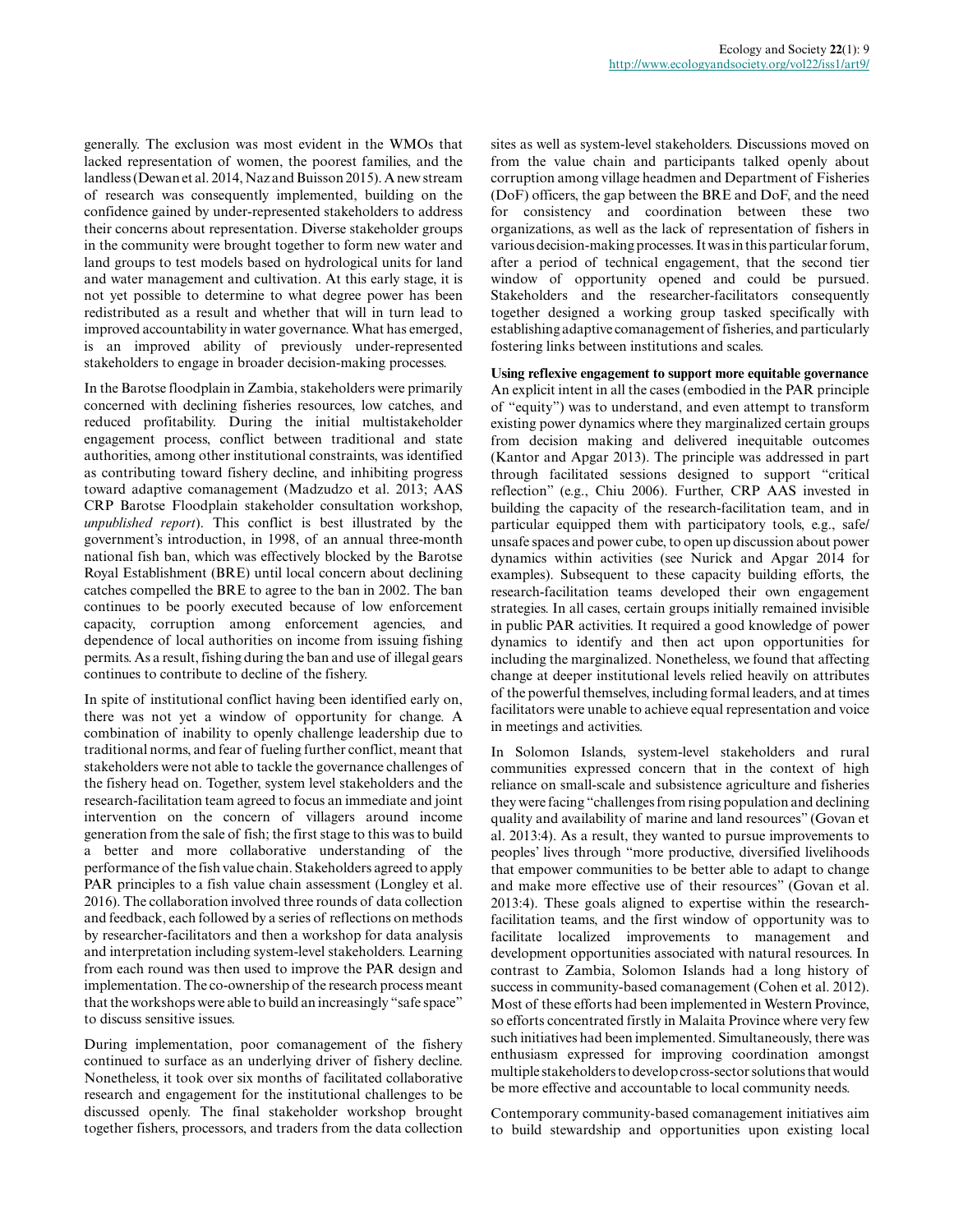governance arrangements, including those associated with customary tenure. CRP AAS commenced some localized efforts to promote community-based management and, within these, attempted to navigate the balance between respecting local governance arrangements, and promoting more inclusive processes aligned with locally defined ideals of good governance (Albert et al. 2013, Cohen and Steenbergen 2015). In practice, researcher-facilitators employed community-wide consultations, separate consultations with men and women, and the formation of resource management or community development committees. These strategies required an investment in the team's capacity, i. e., building skills from technical fisheries management advisors to community development facilitators. Despite these efforts, we found that without some level of external facilitation, the structures (committees) and processes (community-wide consultation) tended to erode. Although there were tangible achievements in developing technical fixes, i.e., fisheries management plans were established and implemented, shifts in the deeper governance contexts such as representation in decision making and the distribution of authority were more complex, slower, and remain a focus of ongoing research.

In the Tonle Sap Lake of Cambodia, resource decision making tends to be concentrated among elites; for example, communal areas are increasingly appropriated by those with connections to private investors, leaving small scale farmers and fishers who had customary user rights without access to quality land and water bodies (Keskinen et al. 2007, Diepart 2010). The first opportunity to engage collectively came through addressing technical concerns related to water management and fisheries. In Phat Sanday commune a response to the locally identified need to improve the quality of drinking water was designed by a national partner of CRP AAS mandated with resource management responsibilities in the Tonle Sap. The response was designed following technical analysis of the filter stations. Concurrently, the researchfacilitation team built understanding of the governance aspects around drinking water through focus group discussions and interviewing key informants (de Silva 2014). Analysis revealed that there was little representation of poorer households in the station management committees, and no accountability mechanisms with respect to water pricing or quality, the two most important aspects for households. Yet the methods used were unable to reveal details on functioning of the committees and the power relations that were obstacles to increasing representation and accountability.

As technological improvements to the water station were pursued, along with other technical initiatives linked to fisheries management, in Phat Sanday commune, the research-facilitation team built closer relationships with stakeholders who demonstrated openness to pursuing a more accountable governance mechanism. This enabled informal conversations and discrete dialogues outside of collective meetings (de Silva 2014) that created a safe space where more details could be shared. The conversations revealed that the water stations had been appropriated by council members and were being run for personal profit. Villagers had been unwilling to speak out publicly against the elites in the public consultations, and they later explained this was because they felt dependent on the elites who had control over the best fishing grounds and offered protection against prosecution for illegal fishing, which fishers found at times was

necessary to sustain their livelihoods in the face of declining fish stocks.

Recognizing that addressing the root of these problems would require changes by both marginalized community members and elites, the research-facilitation team organized discussions around more equitable governance to nurture a collective voice for change. Investments in technical upgrades to two water stations were used as leverage with elites to stimulate the creation of a new, and hopefully more representative, management committee. Ten months after the establishment of the new committee, a meeting of system level stakeholders and village representatives was facilitated to undertake a critical reflection of progress. In this meeting it was revealed that the new committee had been merely a false semblance of reform, given that several committee members professed they were not even aware of their membership, or if aware, had not been invited to any committee meetings. They summarized that control over water station operations remained firmly in the hands of the elites. Further, the reflection showed that inequitable local resource governance is intimately linked to poor governance practices at higher administrative levels, because strong lines of upward accountability reinforced inequities at the community level.

#### **Facilitating links across scales to address local priorities**

Our analysis of the governance context in AAS sites illustrates inadequacies in linkages across scales. Cross-scale governance challenges were identified by stakeholders at the outset of intervention to be more pressing, or more readily amenable to action, in Solomon Islands and Zambia (Table 1). By contrast, in Cambodia the importance of cross-scale interactions on elements of governance was revealed at later stages in response to successes and challenges faced in the technical intervention. In Solomon Islands and Zambia, therefore, specific efforts were made to broker links with the intention of fostering improvements in representation, accountability, and distribution of authority across scales. Efforts focused largely on the need for greater representation of local interests in higher-level institutions, and increased accountability of power-holders at broader (provincial or national) scales to the poor and marginalized.

A lack of productive institutional linkages, and even conflicts, between traditional and government bodies across scales had been identified in the Barotse Floodplain in Zambia as contributing to fishery decline. Researcher-facilitators, therefore, explicitly worked toward fostering linkages between fisheries managers across scales from community to provincial and national levels, and between traditional, i.e., BRE, and government institutions, i.e., DoF. Researchers focused efforts first on bringing the BRE and DoF together to work on tangible tasks on the ground, rather than directly addressing the highly political national level relationships. These tasks revolved mainly around linking in to local level management processes by jointly facilitating consultative meetings in communities early in implementation to create awareness about the Fisheries Act of 2011, which promotes fisheries comanagement, and gather ideas on how local-level fisheries comanagement committees might be formed. In one of these meetings, a community member remarked, "We are glad that this idea [of fisheries comanagement] is coming back. In 1996, the community here resolved that we should work together with DoF and BRE in managing our fish. With time, it is true that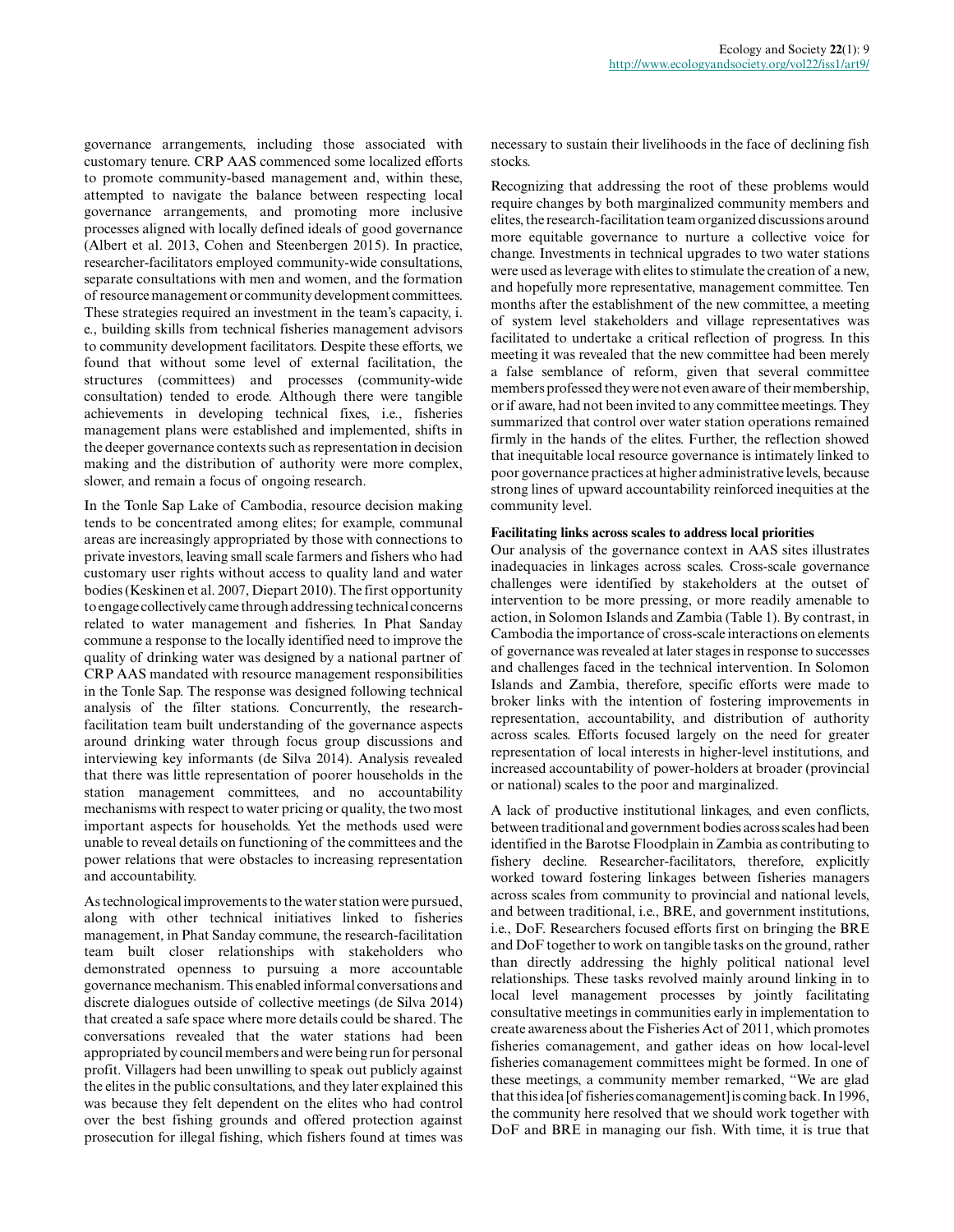things did not go as planned due to difficulties working with DoF and BRE, but it can be done."

One of the factors that contributed to successful collaboration between the two institutions was a broader collaboration with civil society organizations (CSOs) including the Zambezi Fish Conservation Association (ZFCA) and two local fish trader associations. ZFCA played a brokering role in facilitating interactions between DoF and BRE and together with the CSOs they developed an action plan to sensitize communities about the fishing ban of December 2014–February 2015. Local level leaders appeared receptive to the message about the fishing ban because it was delivered jointly by DoF, BRE, and CSOs. The outcomes of this effort were distinct from earlier efforts by these actors when DoF and BRE had been working independently, and resulted in the establishment of a number of comanagement committees at community level and a ban on the sale of small fish instituted by the BRE. At a meeting in December 2015, the DoF's Provincial Officer reflected on the importance of the brokering role researchers played that resulted in an unprecedented level of collaboration between DoF and BRE. It remains to be seen whether this level of collaboration will continue in the absence of active and dedicated brokering by researcher-facilitators.

In Solomon Islands cross-scale governance had been a focus of actors and initiatives predating CRP AAS. The program aimed to utilize and strengthen these existing networks. For example, this included working in an advisory capacity to the Solomon Islands locally managed marine area network, one of the most enduring institutions for promoting learning and coordination between NGOs, government, and community partners implementing community based resource management (Cohen et al. 2013). Newer governance networks included the National Coordinating Committee of the Coral Triangle Initiative, and the Malaita Provincial Partnership for Development (MPPD). These three networks all had objectives to increase local level representation in national or provincial decision making, to improve accountability between government and NGOs, development and natural resource management partners, and to promote coordination and learning among multiple system level stakeholders.

Some notable improvements in upward and horizontal accountability and coordination emerged during this study. For example, the Malaita Provincial government expressed an intent to formally recognize the MPPD, community-based approaches were recognized as principle strategies in national policies, and fisheries and environment legislation was amended to legally back community management efforts. This political landscape was different, and more attuned to NGO and community-level representation and downward accountability, than observed in other cases. Although CRP AAS invested in these areas (Table 2), these achievements were in fact long in the making, slow to take shape, and hard to attribute to a discrete set of actors and actions.

## **DISCUSSION**

The four AAS case studies have demonstrated that in certain contexts, PAR can be used effectively not only to assess governance constraints in a participatory manner, but also to engage diverse stakeholders in reflective dialogue over opportunities to improve governance arrangements. As Ratner et al. (2013*a*) note, there are multiple entry points to contribute to governance improvement, which may begin, for example, with the analysis and reform of state policies, or capacity building support to natural resource management institutions. Our analysis has focused on the domain of the action arena, in which multiple, often competing, stakeholders interact to address disputes and pursue their aims. Working within these arenas, we've used the dimensions of governance context proposed by Ratner et al. (2013*b*) not only to characterize the constraints but also to explore and pursue opportunities for change. By analyzing the iterative process of assessment, action, reflection, and adaptation in the case studies, we have aimed to illustrate the dynamic nature of the windows of opportunity commonly cited in the literature on social-ecological resilience and transformation (e.g., Olsson et al. 2006) and shed light on the role that researcher-facilitators can play in the change process.

Our results show that the action arenas within which governance change can be pursued, are not singular or discrete in time. We suggest that to reach opportunities for governance change it may be necessary to navigate through successive windows of opportunity. Though collectively arriving at a common vision is an obvious starting point for collaborative initiatives, the sensitivity in naming obstacles related to power and institutions (as demonstrated in each case) means that it may be necessary to first build momentum, trust, collaborative links and patterns of communication in more technical areas, such as through improved management of agricultural, fisheries, or water resources (as shown in Table 2). We found that the use of ongoing PAR engagement to address these readily-acknowledged technical constraints can in fact build confidence in collaborative efforts and invite opportunities to address more difficult governance constraints. Second-tier windows of opportunity for governance change emerged once there was momentum with stakeholders using PAR that enabled more critical assessment of underlying institutional constraints and actions to address these. Governance constraints, therefore, were identified not in spite of but because of their explicit connection to other more immediate and tangible concerns such as productivity, income generation, health, and nutrition benefits.

For engaged researchers, working to identify, open, and pursue such opportunities for change brings a heightened level of responsibility. Collaborative governance theorists refer to this as the challenge of fostering "principled engagement," characterized by the identification of shared interests and values, articulation of common purpose and goals, robust deliberation over alternate courses of action, and joint decisions (Emerson et al. 2012). "The effectiveness of principled engagement is determined, in part, by the quality of these interactive processes," which can contribute to trust, mutual understanding, legitimacy, and shared commitment necessary to motivate further change efforts (Emerson et al. 2012:13-14). Achieving such principled engagement to support collaborative governance is known to be a challenge that requires building institutional and researcher commitment to the approach, as well as ensuring the right skills for quality in practice (e.g., Colfer et al. 2011, Ojha et al. 2013).

Principles of equity, coinquiry, and critical reflection were applied by researcher-facilitators of the PAR processes in CRP AAS. Some propose that such principled PAR can foster safe spaces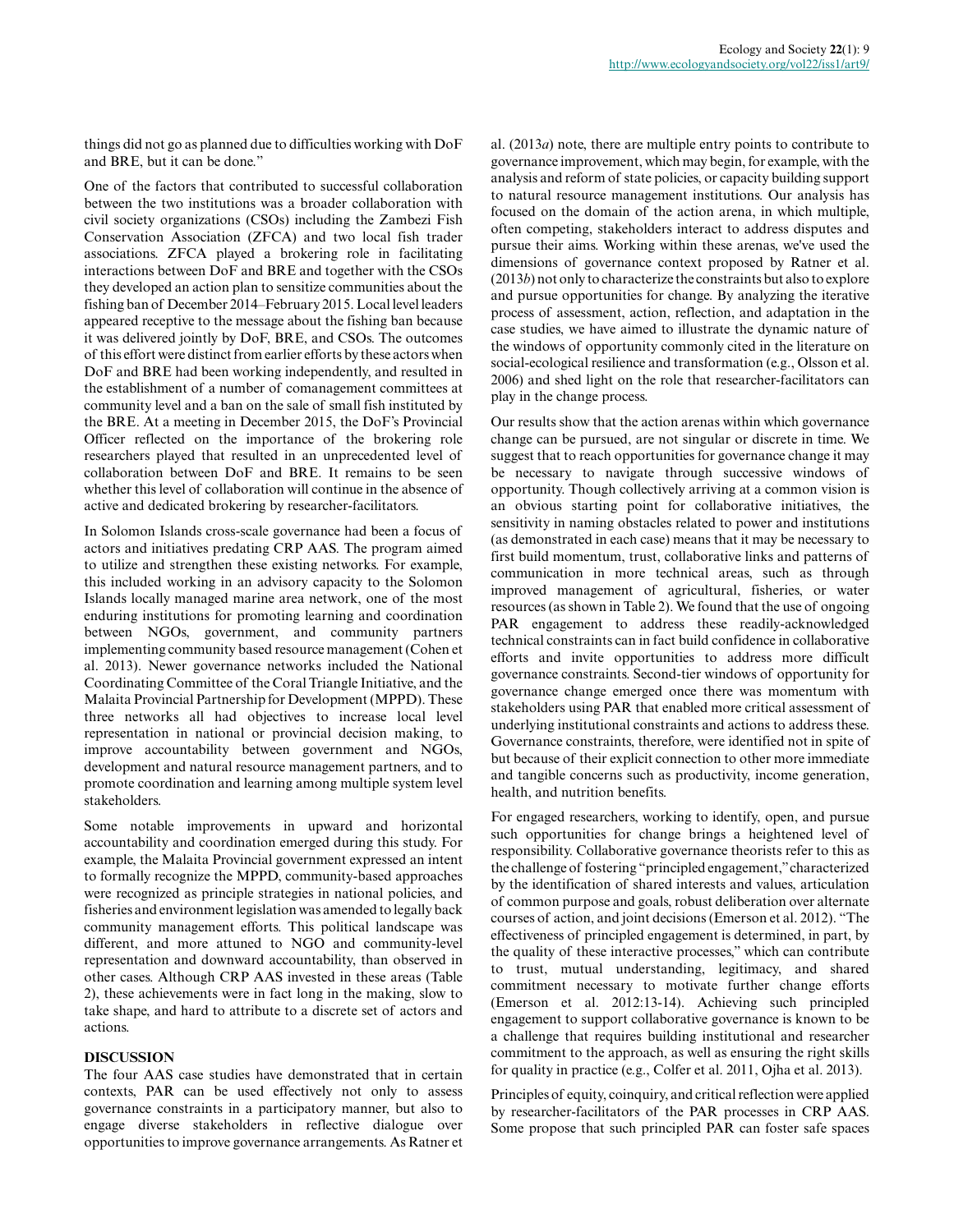(Rom 1998, Wicks and Reason 2009) to address issues of representation, power, and accountability that might otherwise be considered too risky to consider as a focus of joint action. The cases illustrate multiple pathways to achieving this: by building on the legitimacy created through longstanding partnerships and prior resource management and livelihood development outcomes achieved (Solomons), by working with previously competing authorities to jointly sponsor new participatory analysis of shared resource management and development challenges (Zambia), by building trust through individual relationships within the community and pursuing informal discussions to better understand hidden power relationships (Cambodia), and even by organizing collective action games that allow stakeholders to test different scenarios and the implications for resource sustainability and equity (Bangladesh). Critical in all the AAS cases was the capacity of research-facilitation teams to foster appropriate and effective safe spaces within each context, and their commitment to accompanying the journey toward governance change.

Although leadership is recognized as a key driver of governance transformation (Scheffer et al. 2003, Olsson et al. 2008, Biggs et al. 2010, Westley et al. 2011), the leadership role that researchers play is often missed (Westley et al. 2013). Further, much literature citing the importance of leadership in mainstream environmental sciences has failed to present a critical analysis of how leaders are empowered, how they enact their power, and where leaders block or stall more equitable outcomes (Evans et al. 2015, Case et al. 2015). In the case of the CRP AAS research-facilitation teams, their intent was to ensure that program aspirations were aligned with local, provincial, and national level aspirations and to empower local stakeholders to decide and drive their own development priorities. In implementing the program, we as researcher-facilitators were active participants, and sometimes leaders, in change processes (Burns 2007). This meant at times choosing between reinforcing existing institutions and challenging them, recognizing that existing governance structures, including both state and traditional institutions, may not necessarily promote accountability, representation, or distributed decision-making authority (Ribot 1999, Béné et al. 2009). This was particularly challenging in Cambodia where the allegiances among state authorities at multiple levels risked undermining the social equity goals of the program. In contested governance settings (e.g., Molle et al. 2010), researchers must rely on their skills to navigate inherent tensions so that their equity goals are supported by a critical, analytical perspective into the learning processes they are facilitating (e.g., Reason 2006, Roberts and Dick 2003).

Vital to navigating these dynamics is researcher understanding of power dynamics in context. Without sufficient understanding of the complexities of the multiple dimensions of power differentiated by social groups (gender, wealth, physical location, livelihood/economic groups, etc.), interventions that aim to improve livelihoods may in fact reinforce existing inequalities. In Bangladesh and in the Solomons, for example, women and nonlandowners are more likely to be marginalized from decisions about how natural resources are used, developed, and managed (Foale and Macintyre 2000, Crow and Sultana 2002, Cohen et al. 2016). Customary tenure systems often give certain individuals and groups preferential access and more power in decision making

than others. Simplistic applications of tools to promote greater participation and more inclusive consultation will, in some cases, be insufficient to sustainably address such underlying governance challenges.

The resilience literature suggests that solutions required to address multiple development objectives in complex systems like AAS require multiscale or polycentric governance arrangements (Lebel et al. 2006, Biggs et al. 2010, 2015). More specifically, relations that promote learning, negotiation, and representation across scales are thought to be necessary for solutions to be fit for the complexity of problems faced in social-ecological systems (Cash et al. 2006). In the two cases where engagement across scales was explicitly pursued, we found that the relationships and links between agencies, across jurisdictions, and between institutions were first built to identify and address technical challenges (productivity of the fishery in Zambia, for example). Similar to what we observed at the local scale, once these relations were established to address a technical challenge they could then be leveraged and adapted to address governance challenges (navigating conflict between governance institutions, for example). In the Solomon Islands case, this led to the deliberate formation of what could be described as a governance network (sensu Newig et al. 2010), or a field-policy or organizational leadership network (sensu Hoppe and Reinelt 2010) to align resources and influence policies across scales to address common goals.

Building and sustaining new relationships and mechanisms for governance requires substantial investment of time and resources at local or higher levels, and brings its own risks. As the cases illustrate, fostering governance change is strongly influenced by a broader political environment that may enable or hinder improvements in representation, accountability, and distribution of authority (Adger et al. 2005, Mwangi and Wardell 2012). In Solomon Islands, for example, even after multiple system level stakeholders had invested years of effort, significant capacity, and finances into the SILMMA network, it continued to face substantial challenges to sustain and realize the functions of improved representation and coordination across scales (Cohen et al. 2013, Ratner et al. 2013*b*). Examples from the local level highlight that the success and sustainability of new governance relationships or mechanisms is heavily influenced by the personal attributes of clan and community leaders (Abernethy et al. 2014), their tendencies to buy-in to equitable processes, and their sustained alignment to the originally articulated objectives around resource management. Support to change in higher level institutions can have a substantially broader reach, yet there may be cases where the diversion of resources and time toward brokering linkages across scales comes at the expense of local progress. This further illustrates the tensions that researcherfacilitators must navigate in pursuing principled engagement, using their knowledge of power across scales, plus their skills in facilitating critical reflection among stakeholders to weigh alternate courses of action and to learn and adapt on the basis of early results.

## **CONCLUSION**

Challenges of governance often constitute critical obstacles to efforts that seek to equitably improve livelihoods reliant on natural resources. Beginning with technical resource management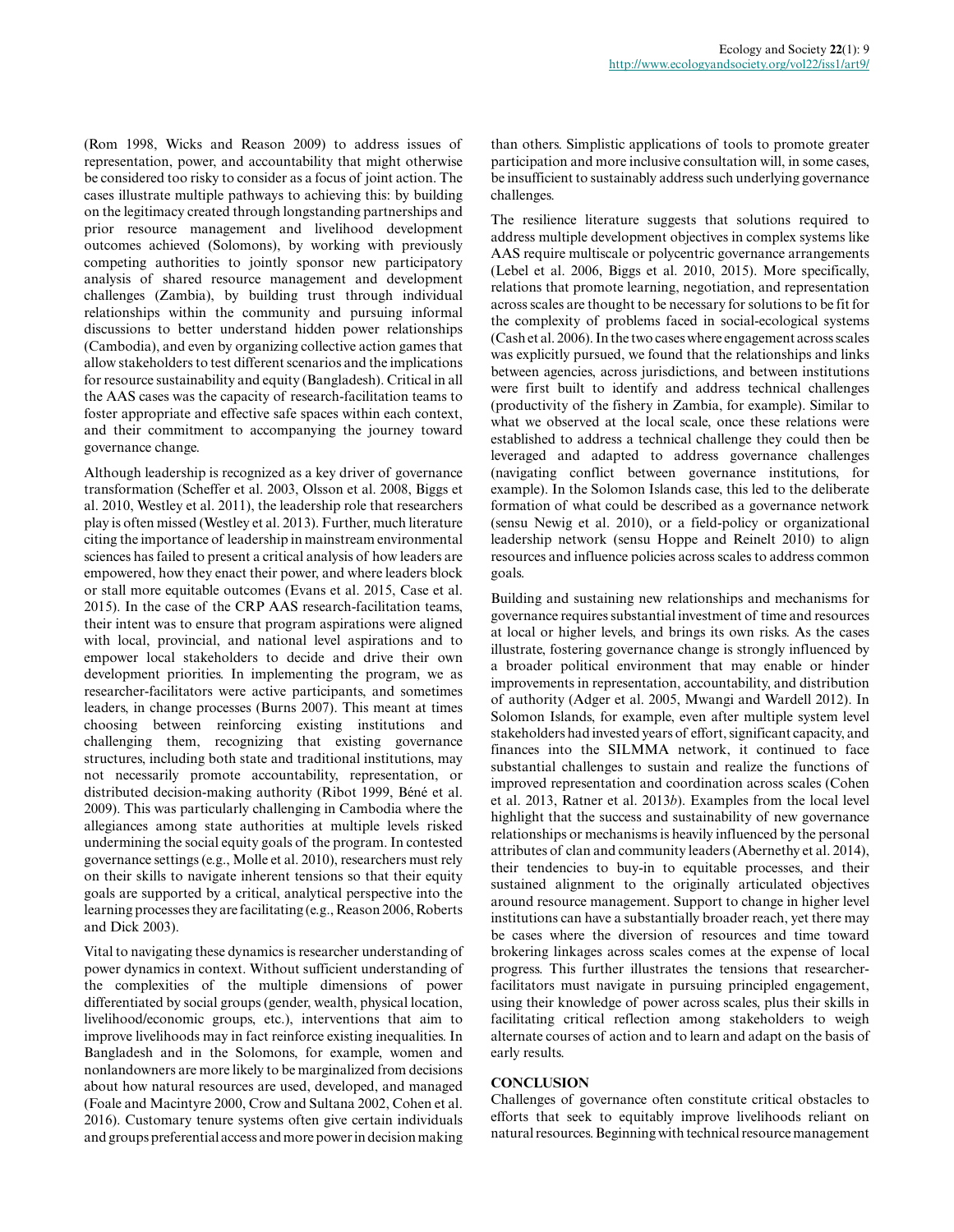challenges as a starting point, CRP AAS applied an equity focused governance assessment together with PAR principles to identify underlying governance challenges and to create the space for constructive dialogue and collective action to facilitate governance improvements. Such an approach offers stakeholders an opportunity to reflect on and pursue changes in representation, distribution of authority and accountability at local scales, and in cross-scale governance interactions. Yet it also requires a significant shift in the typical understanding of the role that researchers can play, challenging the traditional view of researchers as external observers and encouraging them to become more embedded in order to navigate with stakeholders the processes of transformation in social-ecological systems. This demands sensitivity to issues of social differentiation, historical and contemporary power dynamics, and a high degree of adaptability to identify and respond to the opportunities for change.

*Responses to this article can be read online at:* [http://www.ecologyandsociety.org/issues/responses.](http://www.ecologyandsociety.org/issues/responses.php/8929) [php/8929](http://www.ecologyandsociety.org/issues/responses.php/8929)

#### **Acknowledgments:**

*We wish to acknowledge the skills and dedication of the many community facilitators and partner organizations that have made this work possible in all countries over the course of implementation of the CGIAR Research Program on Aquatic Agricultural Systems.*

## **LITERATURE CITED**

Abernethy, K., Ö. Bodin, P. Olsson, Z. Hilly, and A. Schwarz. 2014. Two steps forward, two steps back: the role of innovation in transforming towards community-based marine resource management in Solomon Islands. *Global Environmental Change* 28:309-321. [http://dx.doi.org/10.1016/j.gloenvcha.2014.07.008](http://dx.doi.org/10.1016%2Fj.gloenvcha.2014.07.008)

Adger, W. N., K. Brown, and E. L. Tompkins. 2005. The political economy of cross-scale networks in resource co-management. *Ecology and Society* 10(2):9. [http://dx.doi.org/10.5751/es-01465-100209](http://dx.doi.org/10.5751%2Fes-01465-100209)

Albert, J., A.-M. Schwarz, P. Cohen, D. Boso, J. Oeta, Z. Hilly, R. Posala, S. Sibiti, J. Pita, T. Alexander, R. Maetala, A. Vave-Karamui, F. Siota, D. Harohau, G. Orirana, H. Govan, and R. Masu. 2013. Community-based marine resource management in Solomon Islands: a facilitators guide. *CGIAR Research Program on Aquatic Agricultural Systems*. WorldFish Center, Penang, Malaysia. [online] URL: [http://pubs.iclarm.net/resource\\_centre/](http://pubs.iclarm.net/resource_centre/AAS-2013-17.pdf) [AAS-2013-17.pdf](http://pubs.iclarm.net/resource_centre/AAS-2013-17.pdf)

Apgar, M., and B. Douthwaite. 2013. Participatory action research in the CGIAR research program on aquatic agricultural systems. *CGIAR Research Program on Aquatic Agricultural Systems*. WorldFish Center, Penang, Malaysia. [online] URL: [http://www.worldfishcenter.org/content/participatory-action-research](http://www.worldfishcenter.org/content/participatory-action-research-cgiar-research-program-aquatic-agricultural-systems)[cgiar-research-program-aquatic-agricultural-systems](http://www.worldfishcenter.org/content/participatory-action-research-cgiar-research-program-aquatic-agricultural-systems) 

Aquatic Agricultural Systems (AAS). 2011. CGIAR research program on aquatic agricultural systems: program proposal. *CGIAR Research Program Aquatic Agricultural Systems*.

WorldFish Center, Penang, Malaysia. [online] URL: [http://www.](http://www.worldfishcenter.org/content/program-proposal-0) [worldfishcenter.org/content/program-proposal-0](http://www.worldfishcenter.org/content/program-proposal-0)

Aquatic Agricultural Systems (AAS). 2013. Learning from implementation of community selection in Zambia, Solomon Islands, and Bangladesh AAS hubs. CGIAR Research Program on Aquatic Agricultural Systems. Penang, Malaysia. *Evaluation and Learning Series Paper*: AAS-2013-24

Armitage, D. R., R. Plummer, F. Berkes, R. I. Arthur, A. T. Charles, I. J. Davidson-Hunt, A. P. Diduck, N. C. Doubleday, D. S. Johnson, M. Marschke, P. McConney, E. W. Pinkerton, and E. K. Wollenberg. 2009. Adaptive co-management for socialecological complexity. *Frontiers in Ecology and the Environment* 7(2):95-102. [http://dx.doi.org/10.1890/070089](http://dx.doi.org/10.1890%2F070089) 

Barrett, C. B., A. J. Travis, and P. Dasgupta. 2011. On biodiversity conservation and poverty traps. *Proceedings of the National Academy of Sciences of the United States of America* 108 (34):13907-13912. [http://dx.doi.org/10.1073/pnas.1011521108](http://dx.doi.org/10.1073%2Fpnas.1011521108)

Bavinck, M., R. Chuenpagdee, S. Jentoft, and J. Kooiman, editors. 2013. *Governability of fisheries and aquaculture: theory and applications*. MARE Publication Series, Springer, Berlin, Germany. [http://dx.doi.org/10.1007/978-94-007-6107-0](http://dx.doi.org/10.1007%2F978-94-007-6107-0)

Béné, C. 2009. *Food security and poverty alleviation through improved valuation and governance of river fisheries in Africa.* Final Report. WorldFish Center, Penang, Malaysia. [online] URL: [http://www.worldfishcenter.org/resource\\_centre/WF\\_2976.pdf](http://www.worldfishcenter.org/resource_centre/WF_2976.pdf)

Béné, C., E. Belal, M. O. Baba, S. Ovie, A. Raji, I. Malasha, F. Njaya, M. N. Andi, A. Russell, and A. Neiland. 2009. Power struggle, dispute and alliance over local resources: analyzing 'democratic' decentralization of natural resources through the lenses of Africa inland fisheries. *World Development* 37:1935-1950. [http://dx.doi.org/10.1016/j.worlddev.2009.05.003](http://dx.doi.org/10.1016%2Fj.worlddev.2009.05.003)

Benson, D., A. K. Gain, and J. J. Rouillard. 2015. Water governance in a comparative perspective: from IWRM to a 'nexus' approach? *Water Alternatives* 8(1):756-773.

Berkes, F. 2009. Evolution of co-management: role of knowledge generation, bridging organizations and social learning. *Journal of Environmental Management* 90(5):1692-1702. [http://dx.doi.](http://dx.doi.org/10.1016%2Fj.jenvman.2008.12.001) [org/10.1016/j.jenvman.2008.12.001](http://dx.doi.org/10.1016%2Fj.jenvman.2008.12.001)

Biggs, R., M. Schlüter, and M. L. Schoon, editors. 2015. *Principles for building resilience: sustaining ecosystem services in socialecological systems*. Cambridge University Press, Cambridge, UK. [http://dx.doi.org/10.1017/cbo9781316014240](http://dx.doi.org/10.1017%2Fcbo9781316014240) 

Biggs, R., F. R. Westley, and S. R. Carpenter. 2010. Navigating the back loop: fostering social innovation and transformation in ecosystem management. *Ecology and Society* 15(2):9. [http://dx.](http://dx.doi.org/10.5751%2Fes-03411-150209) [doi.org/10.5751/es-03411-150209](http://dx.doi.org/10.5751%2Fes-03411-150209) 

Burns, D. 2007. *Systemic action research: a strategy for whole system change*. Policy Press, University of Bristol, Bristol, UK.

Case, P., L. S. Evans, M. Fabinyi, P. J. Cohen, C. C. Hicks, M. Prideaux, and D. J. Mills. 2015. Rethinking environmental leadership: the social construction of leaders and leadership in discourses of ecological crisis, development, and conservation. *Leadership* 11(4):396-423. [http://dx.doi.org/10.1177/1742715015577887](http://dx.doi.org/10.1177%2F1742715015577887)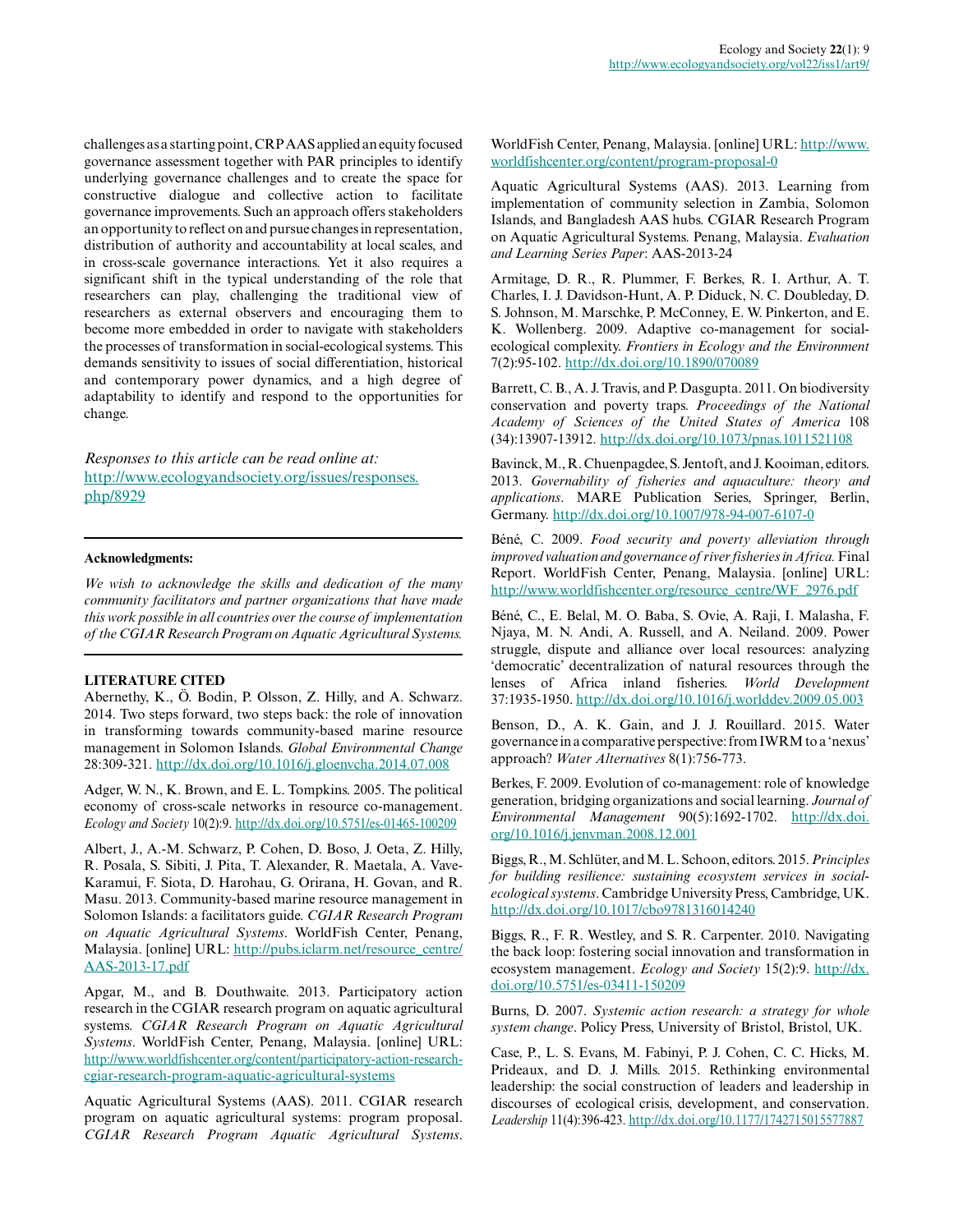Cash, D. W., W. N. Adger, F. Berkes, P. Garden, L. Lebel, P. Olsson, L. Pritchard, and O. Young. 2006. Scale and cross-scale dynamics: governance and information in a multilevel world. *Ecology and Society* 11(2):8. [http://dx.doi.org/10.5751/es-01759-110208](http://dx.doi.org/10.5751%2Fes-01759-110208)

Chiu, L. F. 2006. Critical reflection: more than nuts and bolts. *Action Research* 4(2):183-203. [http://dx.doi.org/10.1177/147675](http://dx.doi.org/10.1177%2F1476750306063991) [0306063991](http://dx.doi.org/10.1177%2F1476750306063991)

Cinner, J. E., T. R. McClanahan, M. A. MacNeil, N. A. J. Graham, T. M. Daw, A. Mukminin, D. A. Feary, A. L. Rabearisoa, A. Wamukota, N. Jiddawi, S. J. Campbell, A. H. Baird, F. A. Januchowski-Hartley, S. Hamed, R. Lahari, T. Morove, and J. Kuange. 2012. Comanagement of coral reef social-ecological systems. *Proceedings of the National Academy of Sciences of the United States of America* 109:5219-5222. [http://dx.doi.](http://dx.doi.org/10.1073%2Fpnas.1121215109) [org/10.1073/pnas.1121215109](http://dx.doi.org/10.1073%2Fpnas.1121215109) 

Cohen, P. J., J. Cinner, and S. Foale. 2013. Fishing dynamics associated with periodically harvested marine closures. *Global Environmental Change* 23(6):1702-1713. [http://dx.doi.org/10.1016/](http://dx.doi.org/10.1016%2Fj.gloenvcha.2013.08.010) [j.gloenvcha.2013.08.010](http://dx.doi.org/10.1016%2Fj.gloenvcha.2013.08.010) 

Cohen, P. J., L. S. Evans, and M. Mills. 2012. Social networks supporting governance of coastal ecosystems in Solomon Islands. *Conservation Letters* 5(5):376-386. [http://dx.doi.org/10.1111/](http://dx.doi.org/10.1111%2Fj.1755-263X.2012.00255.x) [j.1755-263X.2012.00255.x](http://dx.doi.org/10.1111%2Fj.1755-263X.2012.00255.x) 

Cohen, P. J., S. Lawless, M. Dyer, M. Morgan, E. Saeni, H. Teioli, and P. Kantor. 2016. Understanding adaptive capacity and capacity to innovate in social-ecological systems: applying a gender lens. *Ambio* 45(S3):309-321. [http://dx.doi.org/10.1007/](http://dx.doi.org/10.1007%2Fs13280-016-0831-4) [s13280-016-0831-4](http://dx.doi.org/10.1007%2Fs13280-016-0831-4) 

Cohen, P. J., and D. J. Steenbergen. 2015. Social dimensions of local fisheries co-management in the Coral Triangle. *Environmental Conservation* 42:278-288. [http://dx.doi.org/10.1017/](http://dx.doi.org/10.1017%2FS0376892914000423) [S0376892914000423](http://dx.doi.org/10.1017%2FS0376892914000423) 

Colfer, C. J. P., E. Andriamampandry, S. Asaha, I. Basuki, A. Boucard, L. Feintrenie, V. Ingram, M. Roberts, T. Sunderland, and Z. L. Urech. 2011. Minefields in collaborative governance. Pages 233-270 *in* C. J. P. Colfer, and J.-L. Pfund, editors. *Collaborative governance of tropical landscapes*. Earthscan, Oxon, UK.

Crow, B., and F. Sultana. 2002. Gender, class, and access to water: three cases in a poor and crowded delta. *Society & Natural Resources* 15:709-724. [http://dx.doi.org/10.1080/08941920290069308](http://dx.doi.org/10.1080%2F08941920290069308) 

de Silva S. 2014. *Institutional profiles from the Tonle Sap lake region: findings from informant interviews.* CGIAR Research Program on Aquatic Agricultural Systems. WorldFish Center, Penang, Malaysia. [online] URL: [http://www.worldfishcenter.](http://www.worldfishcenter.org/content/institutional-profiles-tonle-sap-lake-region-findings-informant-interviews) [org/content/institutional-profiles-tonle-sap-lake-region-findings](http://www.worldfishcenter.org/content/institutional-profiles-tonle-sap-lake-region-findings-informant-interviews)[informant-interviews](http://www.worldfishcenter.org/content/institutional-profiles-tonle-sap-lake-region-findings-informant-interviews)

Dewan, C., M.-C. Buisson, and A. Mukherji. 2014. The imposition of participation? The case of participatory water management in coastal Bangladesh. *Water Alternative* 7 (2):342-366. [online] URL: [http://www.water-alternatives.org/](http://www.water-alternatives.org/index.php/alldoc/articles/vol7/v7issue2/250-a7-2-4/file) [index.php/alldoc/articles/vol7/v7issue2/250-a7-2-4/file](http://www.water-alternatives.org/index.php/alldoc/articles/vol7/v7issue2/250-a7-2-4/file) 

Diepart, J. C. 2010. Cambodian peasant's contribution to rural development: a perspective from Kampong Thom Province.

*Biotechnologie, Agronomie, Société et Environnement* 14 (2):321-340.

Douthwaite, B., M. Apgar, A.-M. Schwarz, C. McDougall, S. Attwood, S. S. Sellamuttu, and T. Clayton. 2015. Doing Research in Development: Lessons Learned from AAS. *CGIAR Research Program on Aquatic Agricultural Systems*. WorldFish Center, Penang, Malaysia.

Emerson, K., T. Nabatchi, and S. Balogh. 2012. An integrative framework for collaborative governance. *Journal of Public Administration Research and Theory* 22(1): 1-29. [http://dx.doi.](http://dx.doi.org/10.1093%2Fjopart%2Fmur011) [org/10.1093/jopart/mur011](http://dx.doi.org/10.1093%2Fjopart%2Fmur011)

Evans, L., N. Cherrett, and D. Pemsl. 2011. Assessing the impact of fisheries co-management interventions in developing countries: a meta-analysis. *Journal of Environmental Management* 92:1938-1949. [http://dx.doi.org/10.1016/j.jenvman.2011.03.010](http://dx.doi.org/10.1016%2Fj.jenvman.2011.03.010) 

Evans, L. S., C. C. Hicks, P. J. Cohen, P. Case, M. Prideaux, and D. J. Mills. 2015. Understanding leadership in the environmental sciences. *Ecology and Society* 20(1): 50. [http://dx.doi.org/10.5751/](http://dx.doi.org/10.5751%2Fes-07268-200150) [es-07268-200150](http://dx.doi.org/10.5751%2Fes-07268-200150) 

Foale, S., and M. Macintyre. 2000. Dynamic and flexible aspects of land and marine tenure at West Nggela: implications for marine resource management. *Oceania* 71(1):30-45. [http://dx.doi.](http://dx.doi.org/10.1002%2Fj.1834-4461.2000.tb02722.x) [org/10.1002/j.1834-4461.2000.tb02722.x](http://dx.doi.org/10.1002%2Fj.1834-4461.2000.tb02722.x)

Gain, A. K., and M. Schwab. 2012. An assessment of water governance trends: the case of Bangladesh. *Water Policy* 14 (5):821-840. [http://dx.doi.org/10.2166/wp.2012.143](http://dx.doi.org/10.2166%2Fwp.2012.143)

Govan, H., A.-M. Schwarz, D. Harohau, J. Oeta, G. Orirana, and B. D. Ratner. 2013. *Solomon Islands: essential aspects of governance for Aquatic Agricultural Systems in Malaita Hub.* Project Report: AAS-2013-19. CGIAR Research Program on Aquatic Agricultural Systems, Penang, Malaysia.

Griggs, D., M. Stafford-Smith, O. Gaffney, J. Rockström, M. C. Öhman, P. Shyamsundar, W. Steffen, G. Glaser, N. Kanie, and I. Noble. 2013. Policy: sustainable development goals for people and planet. *Nature* 495(7441):305-307. [http://dx.doi.org/10.1038/495305a](http://dx.doi.org/10.1038%2F495305a) 

Hoppe, B., and C. Reinelt. 2010. Social network analysis and the evaluation of leadership networks. *Leadership Quarterly* 21 (4):600-619. [http://dx.doi.org/10.1016/j.leaqua.2010.06.004](http://dx.doi.org/10.1016%2Fj.leaqua.2010.06.004) 

Kabeer, N. 2012. *Women's economic empowerment and inclusive growth: labour markets and enterprise development.* SIG Working Paper 2012/1. Department for International Development, London, UK and International Development Research Centre, Ottawa, Ontario, Canada. [online] URL: [http://www.idrc.ca/EN/](http://www.idrc.ca/EN/Documents/NK-WEE-Concept-Paper.pdf) [Documents/NK-WEE-Concept-Paper.pdf](http://www.idrc.ca/EN/Documents/NK-WEE-Concept-Paper.pdf)

Kantor, P., and M. Apgar. 2013. *Transformative change in the CGIAR research program on aquatic agricultural systems*. Program Brief: AAS-2013-25. CGIAR Research Program on Aquatic Agricultural Systems, Penang, Malaysia. [online] URL: [http://www.worldfishcenter.org/content/transformative-change-cgiar](http://www.worldfishcenter.org/content/transformative-change-cgiar-research-program-aquatic-agricultural-systems)[research-program-aquatic-agricultural-systems](http://www.worldfishcenter.org/content/transformative-change-cgiar-research-program-aquatic-agricultural-systems) 

Kenia, N., and M.-C. Buisson. 2015. How successful are community-led organizations for water management? Evidence from an assessment of water management organizations in coastal Bangladesh. Pages 131-146 in E. Humphreys, T. P. Tuong,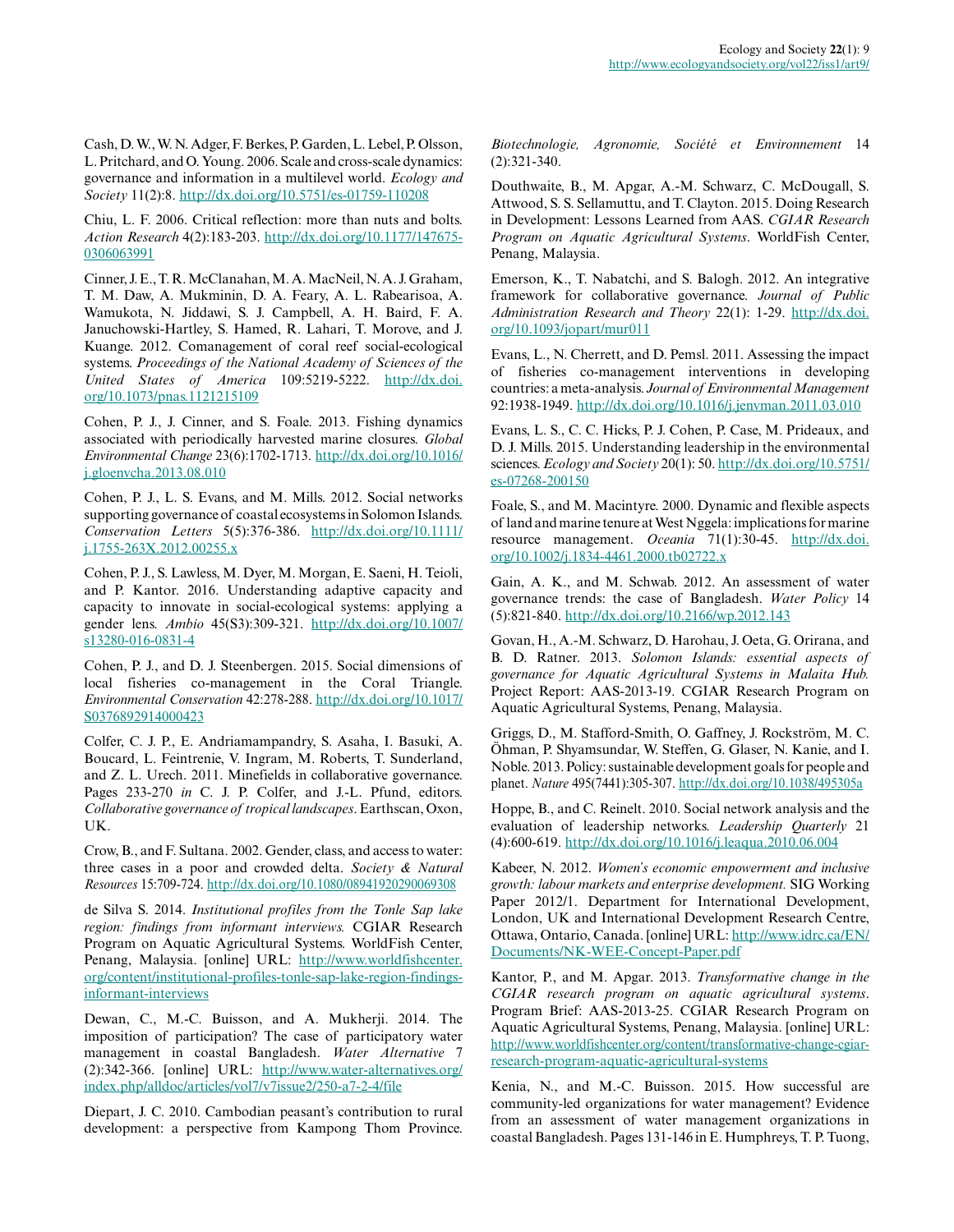M.-C. Buisson, I. Pukinskis, and M. Phillips, editors. *Proceedings of the CPWF, GBDC, WLE Conference on Revitalizing the Ganges Coastal Zone: turning science into policy and practices,* Dhaka, Bangladesh, 21-23 October 2015. CGIAR Challenge Program on Water and Food (CPWF), Colombo, Sri Lanka.

Kesby, M. 2005. Re-theorising empowerment-throughparticipation as a performance in space: beyond tyranny to transformation. *Signs: Journal of Women in Culture and Society* 30(4):2037-2065. [http://dx.doi.org/10.1086/428422](http://dx.doi.org/10.1086%2F428422) 

Keskinen, M., M. Kakonen, P. Tola, and O. Varis. 2007. The Tonle Sap lake, Cambodia: water-related conflicts with abundance of water. *Economics of Peace and Security Journal* 2(2):9-59. [http://](http://dx.doi.org/10.15355%2Fepsj.2.2.49) [dx.doi.org/10.15355/epsj.2.2.49](http://dx.doi.org/10.15355%2Fepsj.2.2.49) 

Keskinen, M., and S. Sithirith. 2009. *Tonle Sap lake and its management: the diversity of perspectives & institutions.* Mekong Water Allocation Project's (PN67) Studies, Siem Reap, Cambodia. [online] URL: [http://www.academia.edu/3718631/](http://www.academia.edu/3718631/Tonle_Sap_Lake_and_its_management_the_diversity_of_perspectives_and_institutions) Tonle Sap Lake and its management the diversity of persp[ectives\\_and\\_institutions](http://www.academia.edu/3718631/Tonle_Sap_Lake_and_its_management_the_diversity_of_perspectives_and_institutions) 

Keskinen, M., and O. Varis. 2012. Institutional cooperation at a basin level: for what, by whom?: Lessons learned from Cambodia's Tonle Sap lake. *Natural Resources Forum* 36(1):50-60. [http://dx.doi.org/10.1111/j.1477-8947.2012.01445.x](http://dx.doi.org/10.1111%2Fj.1477-8947.2012.01445.x) 

Kingdon, J. W. 1995. *Agendas, alternatives and publics policies.* Second edition. Harper Collins, New York, New York, USA.

Kooiman, J., M. Bavinck, R. Chuenpagdee, R. Mahon, and R. Pullin. 2008. Interactive governance and governability: an introduction. *Journal of Transdisciplinary Environmental Science* 7(1):1-11. [online] URL: <http://dare.uva.nl/document/2/59200>

Kooiman, J., M. Bavinck, S. Jentoft, and R. Pullin. 2005. *Fish for life: interactive governance for fisheries.* University of Amsterdam Press, Amsterdam, The Netherlands. [http://dx.doi.](http://dx.doi.org/10.5117%2F9789053566862) [org/10.5117/9789053566862](http://dx.doi.org/10.5117%2F9789053566862) 

Lebel, L., J. M. Anderies, B. Campbell, C. Folke, S. Hatfield-Dodds, T. P. Hughes, and J. Wilson. 2006. Governance and the capacity to manage resilience in regional social-ecological systems. *Ecology and Society* 11(1):19. [http://dx.doi.org/10.5751/](http://dx.doi.org/10.5751%2Fes-01606-110119) [es-01606-110119](http://dx.doi.org/10.5751%2Fes-01606-110119) 

Longley, C., F. Kruijssen, J. Armstrong, N. Phiri, G. Chisule, N. Mundia, M. Amukena, F. Nasilele, N. Jahan, C. Pellegrini, J. Größbrink, C. Muyaule, S. Rajaratnam, E. Madzudzo, and A. Chilala. 2016. *Fish value chain analysis and development in the Barotse Floodplain of western Zambia: towards a research in development approach.* Working Paper: AAS-2016-04. CGIAR Research Program on Aquatic Agricultural Systems, Penang, Malaysia.

Madzudzo, E., A. Mulanda, J. Nagoli, J. Lunda, and B. D. Ratner. 2013. *A governance analysis of the Barotse Floodplain system, Zambia: identifying obstacles and opportunities.* CGIAR Research Program on Aquatic Agricultural Systems. WorldFish Center, Penang, Malaysia. [online] URL: [http://www.worldfishcenter.](http://www.worldfishcenter.org/content/governance-analysis-barotse-floodplain-system-zambia-identifying-obstacles-and-opportunities) [org/content/governance-analysis-barotse-floodplain-system-zambia](http://www.worldfishcenter.org/content/governance-analysis-barotse-floodplain-system-zambia-identifying-obstacles-and-opportunities)[identifying-obstacles-and-opportunities](http://www.worldfishcenter.org/content/governance-analysis-barotse-floodplain-system-zambia-identifying-obstacles-and-opportunities) 

McDougall, C., and M. R. Banjade. 2015. Social capital, conflict,

and adaptive collaborative governance: exploring the dialectic. *Ecology and Society* 20(1):44. [http://dx.doi.org/10.5751/](http://dx.doi.org/10.5751%2Fes-07071-200144) [es-07071-200144](http://dx.doi.org/10.5751%2Fes-07071-200144) 

Meijerink, S., and D. Huitema. 2010. Policy entrepreneurs and change strategies: lessons from sixteen case studies of water transitions around the globe. *Ecology and Society* 15(2):21. [http://](http://dx.doi.org/10.5751%2Fes-03509-150221) [dx.doi.org/10.5751/es-03509-150221](http://dx.doi.org/10.5751%2Fes-03509-150221) 

Middleton, C., and P. Tola. 2008. Community organizations for managing water resources around Tonle Sap lake: a myth or reality? Pages 149-159 *in* M. Kummu, M. Keskinen, and V. Olli, editors. *Modern myths of the Mekong - a critical review of water and development concepts, principles and policies*. Water & Development Publications, Helsinki University of Technology, Espoo, Finland.

Molle, F., L. Lebel, and T. Foran. 2010. Contested Mekong waterscapes: Where to next? Pages 383-413 *in* F. Molle, T. Foran, and M. Kakonen, editors. *Contested waterscapes in the Mekong Region: hydropower, livelihoods and governance.* Earthscan, London, UK and Institute for Southeast Asian Studies, Singapore.

Mwangi, E., and D. A. Wardell. 2012. Multi-level governance of forest resources. *International Journal of the Commons* 6 (2):79-103. [http://dx.doi.org/10.18352/ijc.374](http://dx.doi.org/10.18352%2Fijc.374) 

Naz, F., and M.-C. Buisson. 2015. Multiple actors, conflicting roles and perverse incentives: the case of poor operation and maintenance of coastal polders in Bangladesh. Pages 147-161 *in* E. Humphreys, T. P. Tuong, M.-C. Buisson, I. Pukinskis, M. Phillips. *Proceedings of the CPWF, GBDC, WLE Conference on Revitalizing the Ganges Coastal Zone: turning science into policy and practices,* Dhaka, Bangladesh, 21-23 October 2015. CGIAR Challenge Program on Water and Food (CPWF), Colombo, Sri Lanka.

Newig, J., D. Günther, and C. Pahl-Wostl. 2010. Synapses in the network: learning in governance networks in the context of environmental management. *Ecology and Society* 15(4):24. [online] URL: [http://www.ecologyandsociety.org/vol15/iss4/](http://www.ecologyandsociety.org/vol15/iss4/art24/) [art24/](http://www.ecologyandsociety.org/vol15/iss4/art24/)

Nurick R., and M. Apgar. 2014. Participatory action research: guide for facilitators. *CGIAR Research Program on Aquatic Agricultural Systems*. WorldFish Center, Penang, Malaysia. [online] URL: [http://www.worldfishcenter.org/content/participatory](http://www.worldfishcenter.org/content/participatory-action-research-guide-facilitators)[action-research-guide-facilitators](http://www.worldfishcenter.org/content/participatory-action-research-guide-facilitators) 

Ojha, H. R., A. Hall, and R. Sulaiman V. 2013. *Adaptive collaborative approaches in natural resource governance*. Earthscan, Oxon, United Kingdom.

Olsson, P., C. Folke, and T. P. Hughes. 2008. Navigating the transition to ecosystem-based management of the Great Barrier Reef, Australia. *Proceedings of the National Academy of Sciences of the United States of America* 105(28):9489-9494. [http://dx.doi.](http://dx.doi.org/10.1073%2Fpnas.0706905105) [org/10.1073/pnas.0706905105](http://dx.doi.org/10.1073%2Fpnas.0706905105) 

Olsson, P., L. H. Gunderson, S. R. Carpenter, P. Ryan, L. Lebel, C. Folke, and C. S. Holling. 2006. Shooting the rapids: navigating transitions to adaptive governance of social-ecological systems. *Ecology and Society* 11(1):18. [http://dx.doi.org/10.5751/](http://dx.doi.org/10.5751%2Fes-01595-110118) [es-01595-110118](http://dx.doi.org/10.5751%2Fes-01595-110118)